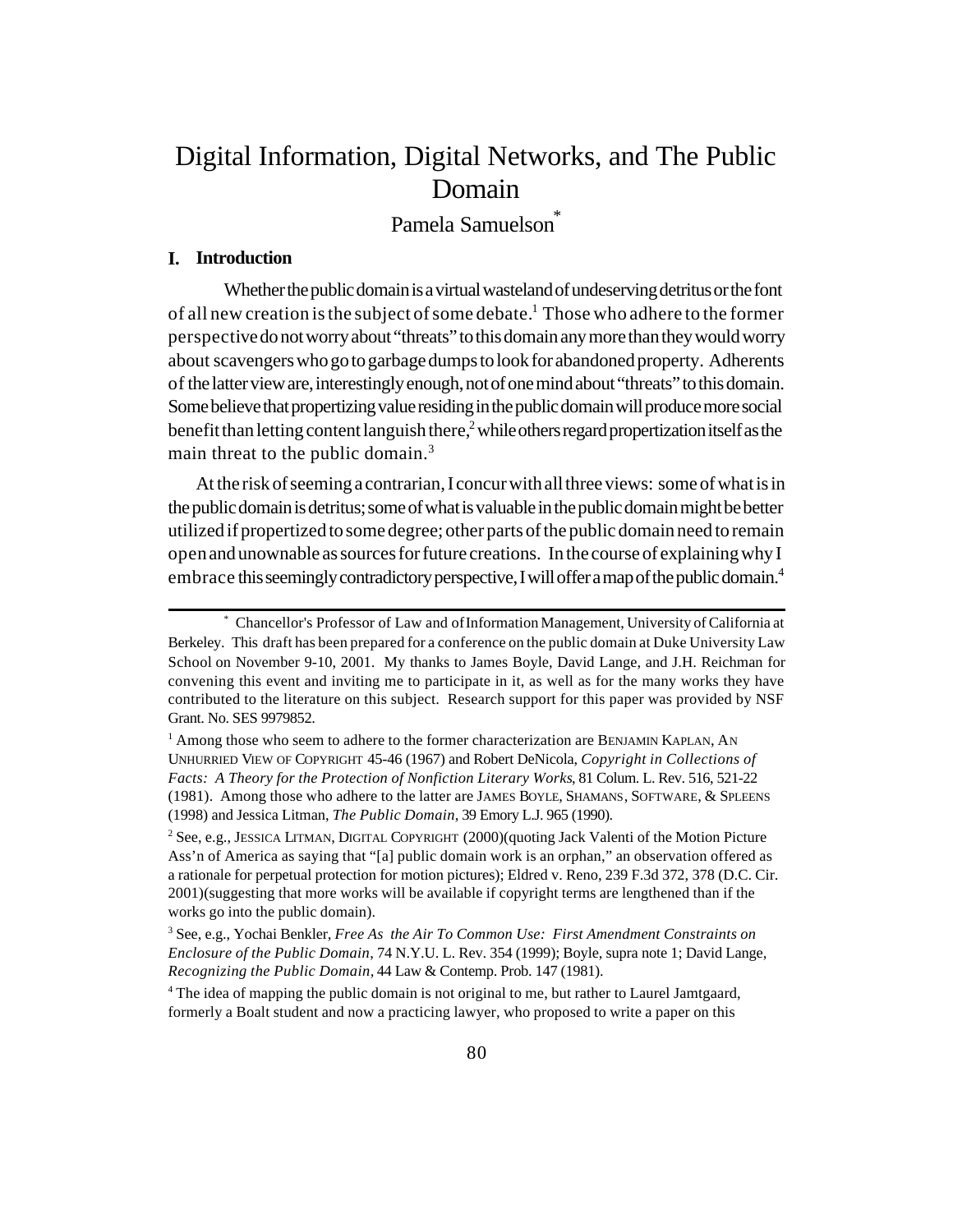This map is a useful prelude to a discussion of possible impacts of various legal and policy developments affecting the digital public domain. Some initiatives, I will argue, would have adverse effects on the digital public domain, while others may not. This paper will identify a number of threats to the public domain that deserve attention. It will also celebrate contributions that digitalization and digital networks have made in extending the public domain and enabling projects to preserve the digital commons. In some respects, digital information and digital networks have made the public domain more vibrant and robust than ever before, and if various digital commons initiatives attain their goals, the public domain may flourish as never before.

## **II. Mapping the Public Domain As a Aid To Understanding Its Present State in the Digital Environment**

The public domain has been, for the most part, an uncharted terrain. Sometimes it seems an undifferentiated blob of unnamed size and dimensions.<sup>5</sup> More often discourse about the public domain focuses on one or a small number of its component parts or traits.<sup>6</sup> The public domain consists, in fact, of a vast and diverse assortment of contents, as a number of scholars have recognized.<sup>7</sup> The public domain is, moreover, different sizes at different times and in different countries.<sup>8</sup> Sometimes the public domain grows, as in the

subject on the theory that such a map might prove fruitful in analysis of public domain issues.

<sup>5</sup> See, e.g., Edward Samuels, *The Public Domain in Copyright Law*, 41 J. Cop. Off. Soc'y 137 (1993)(public domain is what remains when all forms of protected information are taken into account).

<sup>6</sup> See, e.g., Paul J. Heald, *Reviving the Rhetoric of the Public Interest: Choir Directors, Copy Machines, and New Arrangements of Public Domain Music*, 46 Duke L.J. 241 (1996) (discussing illegitimate claims of derivative work copyrights in public domain music); Paul J. Heald & Suzanna Sherry, *Implied Limits on the Legislative Power: The Intellectual Property Clause as an Absolute Constraint on Congress*, 2000 U. Ill. L. Rev. 1119 (2000)(arguing that the Copyright Term Extension Act is unconstitutional, as was earlier legislation restoring copyrights in foreign works that had been consigned to the public domain by U.S. formality requirements prior to 1989); Arti Rai, *Regulating Scientific Research: Intellectual Property Rights and the Norms of Science*, 94 Nw. U. L. Rev. 77 (1999)(expressing concern about efforts to propertize human genome data). See also sources cited infra notes xx.

<sup>&</sup>lt;sup>7</sup> See, e.g., Litman, supra note 1; Boyle, supra note 1.

<sup>&</sup>lt;sup>8</sup> Some things are in the public domain in one country but not another. Some countries, such as the U.K., allow copyright protection for laws and other government works, whereas U.S. law precludes this. See 17 U.S.C. sec. 105. Some categories of intellectual creations that once were in the public domain (e.g., architectural designs as distinct from architectural drawings) are now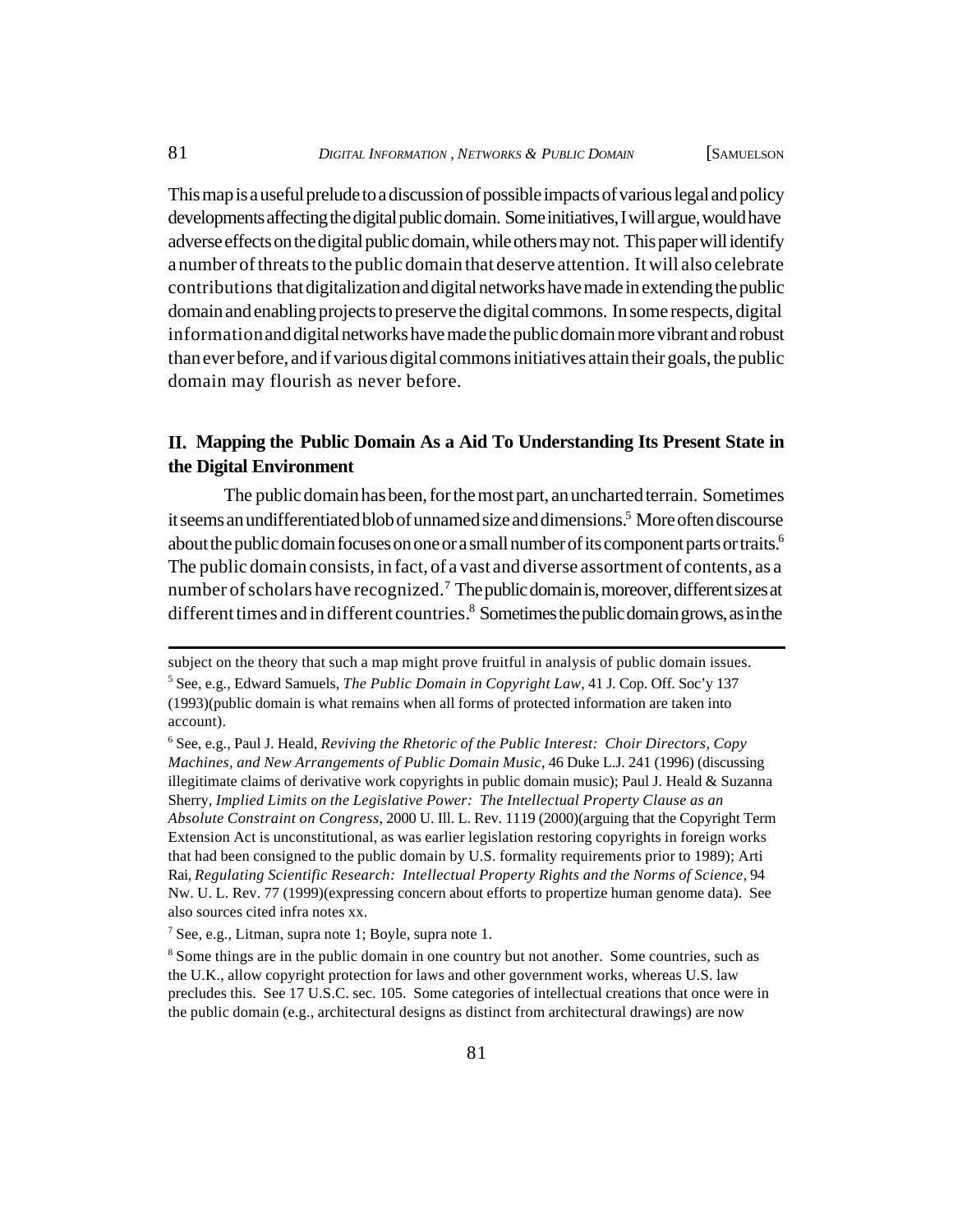aftermath of decisions such as Feist Publications v. Rural Telephone Service,<sup>9</sup> which held that uncreative compilations of facts cannot be protected by U.S. copyright law or as when patents or copyrights expire. Sometimes it shrinks, as when the European Union promulgated a directive requiring EU member states to protect the contents of databases<sup>10</sup> or when U.S. courts decided that business methods could be patented.<sup>11</sup> The public domain also has some murky areas. For example, there are some intellectual creations that are, in theory, in the public domain, but for all practical purposes, do not really reside there.<sup>12</sup> Although I define the public domain as a sphere in which contents are free from intellectual property rights, there is another murky terrain near the boundaries of the public domain consisting of some intellectual creations that courts have treated as in the public domain for some purposes, but not for all purposes.<sup>13</sup>

Across the border from the public domain are several categories of content that are widely enough usable that, for practical purposes, they seem to be part of the public domain.<sup>14</sup> This includes, importantly, much content that is, technically speaking, protected by copyright law but is widely available to the public, as when it is posted on publicly accessible websites available to all comers without fee or apparent restrictions on use. Also outside the public domain in theory, but seemingly inside in effect, are such things as open source software; a penumbra of privileged uses under fair use, experimental use, and

 $13$  See, e.g., Frederick Warne & Co. v. Book Sales, Inc., 481 F. Supp. 1191 (S.D.N.Y.) 1979)(illustrations from Beatrix Potter's Peter Rabbit stories were in the public domain as a matter of copyright law, but were nonetheless protected by trademark law when competing publisher included the illustrations in its books).

subject to intellectual property rights. Cf. 17 U.S.C. sec. 102(a)(architectural works are listed as among the original works of authorship protected under the Copyright Act of 1976, as amended); 17 U.S.C. sec. 5 (listing protectable subject matters of copyright protection under the Copyright Act of 1909, now superceded, a list that did not include architectural works).

<sup>&</sup>lt;sup>9</sup> 499 U.S. 340 (1991).

<sup>&</sup>lt;sup>10</sup> Directive 96/9/EC of the European Parliament and of the Council of 11 March 1996 on the Legal Protection of Databases, 1996 O.J. (L77) 20 [cited hereinafter as EU Database Directive].

<sup>&</sup>lt;sup>11</sup> State Street Bank & Trust Co. v. Signature Financial Services, 149 F.3d 1368 (Fed. Cir. 1998). Policymakers in the European Union have decided not to follow the U.S. in this respect.

 $12$  A painting from the mid-19<sup>th</sup> century that remains in a private collection or was destroyed in a fire is, in theory, in the public domain as a matter of copyright law, but its nonpublic nature or its destruction mean that it may, in fact, be there only in theory.

<sup>&</sup>lt;sup>14</sup> Some commentators consequently treat some of these contiguous areas as part of the public domain. See, e.g., Benkler, supra note xx, at 358, n. 16 (treating fair uses as part of the public domain).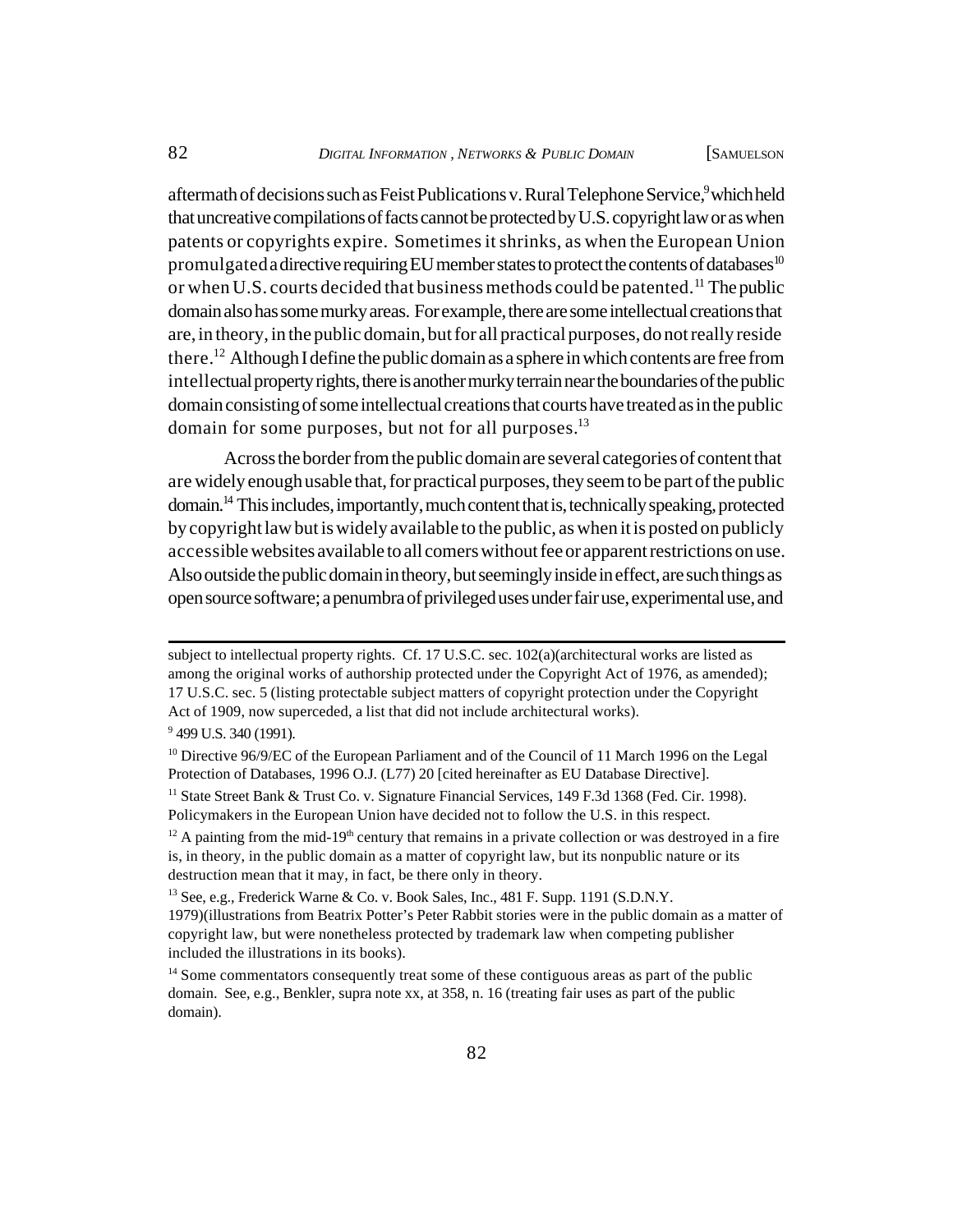other rules that permit unlicensed uses and sharing of information to take place; and standards that are licensed without payment of royalties.<sup>15</sup> Also at the perimeter of the public domain are works whose intellectual property rights are on the verge of expiring and arguably some creations about to be made (e.g., a new computer programming language or the solution to a longstanding mathematical problem) that, once they exist, will be part of the public domain. In the map below, the public domain is akin to its own nation-state. Various categories of public domain information are akin to regions of that nation. The contents of each category are akin to the cities or villages within that region that, in turn, have populations of various sizes. Some artifacts may reside in more than one "town" (e.g., a scientific article may contain three or four categories of public domain contents).

<sup>&</sup>lt;sup>15</sup> Until very recently, the World Wide Web Consortium had a policy of standardizing on patented technologies only if they were licensed on a no-royalty basis for W3C purposes. A change in the W<sub>3</sub>C policy that would allow royalty-bearing licenses has generated some controversy.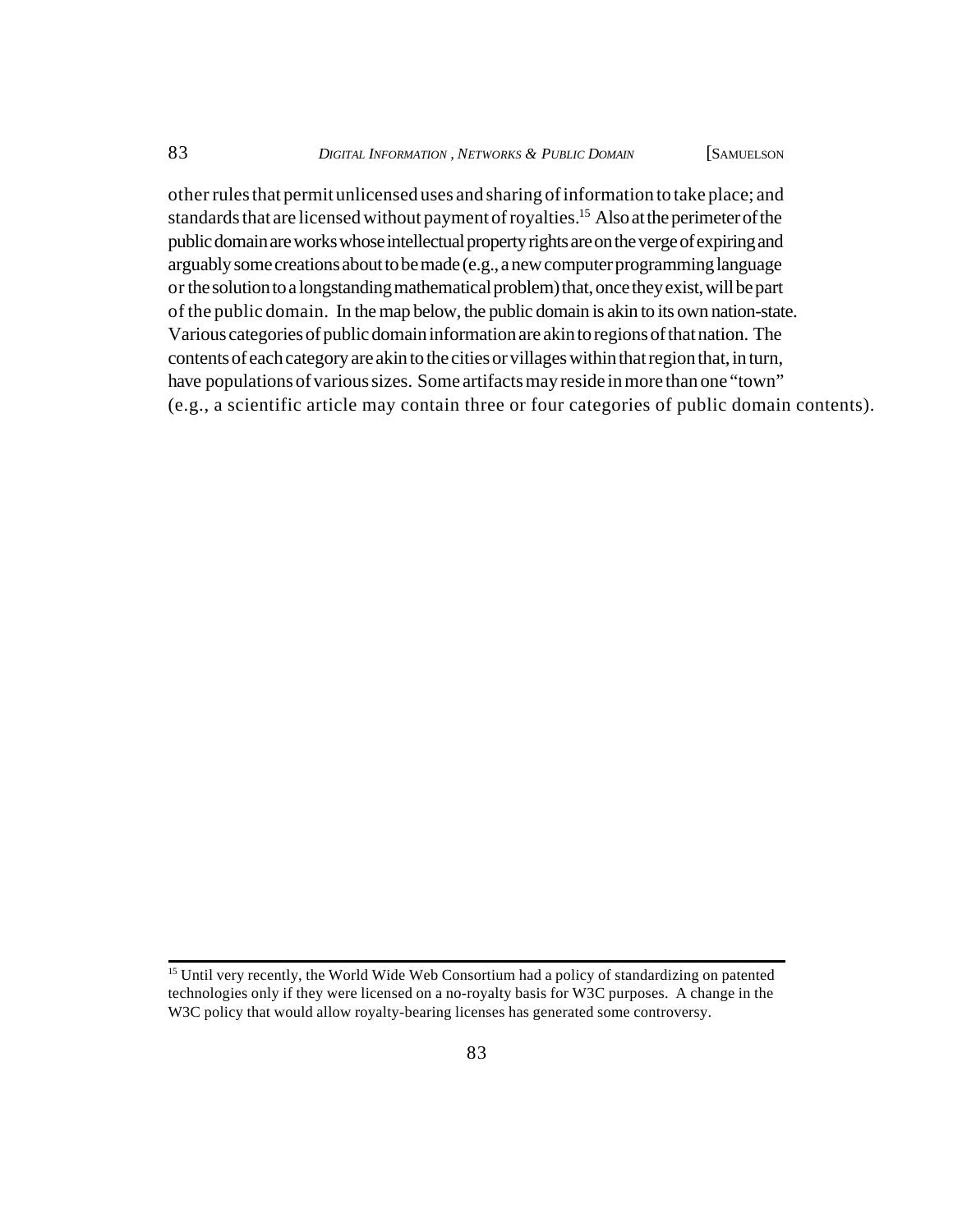Figure 1 A Map of the Public Domain and Adjacent Terrains

scientific principles, theorems, mathematical formulae, laws of nature,  $\&$  the like

scientific and other research methodologies, statistical techniques, educational processes

\_\_\_\_\_\_\_\_\_\_\_\_\_\_\_\_\_\_\_\_\_\_\_\_\_\_\_\_\_\_\_\_\_\_\_\_\_\_\_\_\_\_\_\_\_\_\_\_\_\_\_\_\_\_\_\_\_\_

ideas, concepts, discoveries, theories, hypotheses

facts, information, data, know-how, knowledge

laws, regulations, judicial opinions, government documents, legislative reports

innovations qualifying for IP protection in which no rights are claimed or in which rights have expired (e.g., copyright, patent, plant variety protection)

innovations not qualifying for IP protection because unoriginal, obvious, generic, or otherwise outside the bounds of IP (e.g., telephone directories, fonts, incremental technical innovation, genericided trademarks such as aspirin, new physical exercises, folklore, grocery lists, blank forms)

words, names, numbers, symbols, signs, rules of grammar and diction, punctuation \_\_\_\_\_\_\_\_\_\_\_\_\_\_\_\_\_\_\_\_\_\_\_\_\_\_\_\_\_\_\_\_\_\_\_\_\_\_\_\_\_\_\_\_\_\_\_\_\_\_\_\_\_\_\_\_\_\_\_

about to expire IPR fair use  $&$  like widely usable open source imminent w/o restrictions discoveries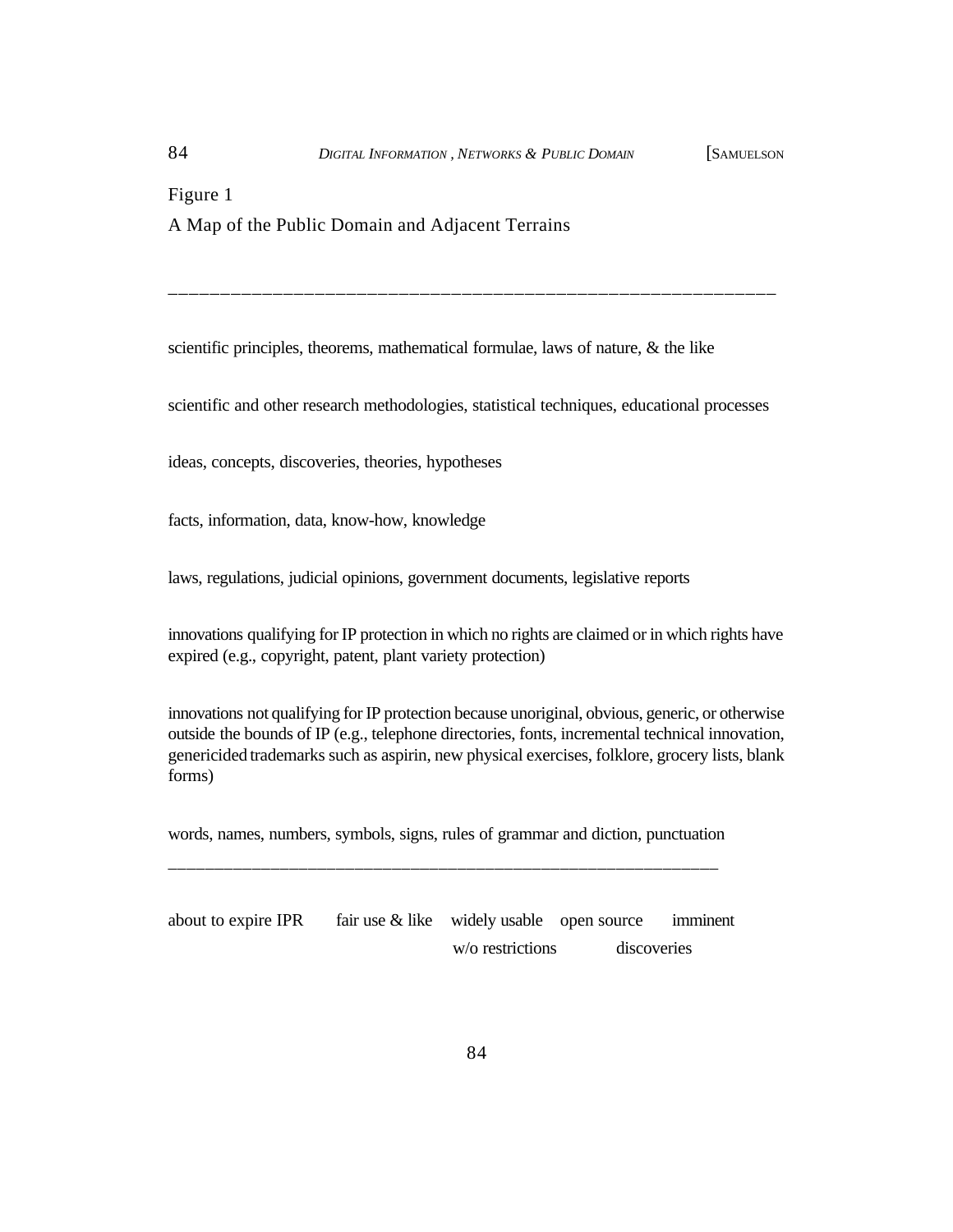Mapping the public domain and contiguous terrains is useful for several reasons. First, it can help in an assessment of the likely impacts of certain developments, such as the digitization of information and the development of global digital networks on the public domain. Second, the map can be a tool for calibrating the extent to which a particular legal or policy initiative may affect the public domain, either in a positive or negative way. Some legal and policy initiatives, as we shall see, have broader and more serious potential impacts than others. Third, it can contribute to an analysis of which among the contents of the public domain are detritus (e.g., grocery lists) and which gems (e.g., Mozart symphonies), which are among the constitutionally core elements of the public domain (e.g., scientific principles), which elements are there more by chance than design or necessity (e.g., exercises), and which of the public domain's contents will be most harmed if propertized (e.g., information).

That digitization of information can have a very positive impact on the effective existence of the public domain is readily apparent. To the extent scientific data is either collected in or transposed into digital form, it can then be shared and processed more readily than if it remained in paper files in the basement of a scientist's lab.<sup>16</sup> The existence of global digital networks means that scientists from around the world can share data sets and conduct experiments that may lead to further discoveries that will contribute to further growth of the public domain. Similarly, digitization of government information, such as bills pending before the legislature, government reports, schedules for hearings before legislative committees or administrative tribunals, and posting of this information on the Internet makes the information more widely accessible than print equivalents. This makes the public domain more effective and robust in serving that part of the public interested in such information. Digitization of information and the existence of digital networks do not, of course, necessarily enhance the public domain. Firms may be able to attain meaningful exclusive control over digital information that is in the public domain, both in theory and in law, through technological access controls or licensing or both. The LEXIS and Westlaw databases contain hundreds of thousands of public domain judicial opinions and other legal texts in digital form that the database owners control both technologically and by licenses.<sup>17</sup> Do these technical controls or licenses diminish the public domain? Some would argue

<sup>&</sup>lt;sup>16</sup> See, e.g., NATIONAL RESEARCH COUNCIL, BITS OF POWER: ISSUES IN GLOBAL ACCESS TO SCIENTIFIC DATA (1997).

<sup>&</sup>lt;sup>17</sup> Mead Data Central, a forward-looking paper company that anticipated an era in which digital information might displace paper, started its legal database by scanning print copies of West Pub. Co. books containing laws and judicial opinions to make digital source files.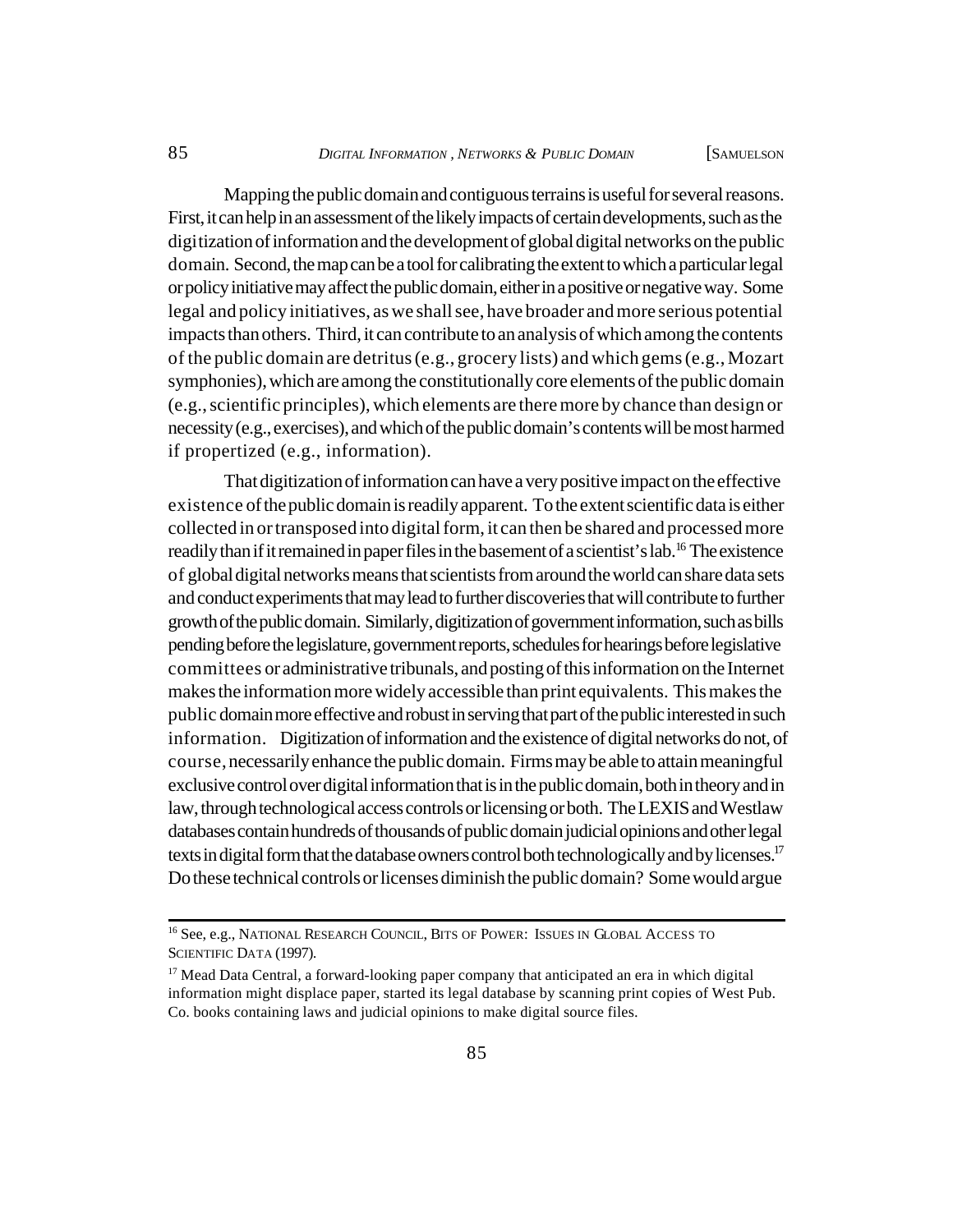yes; others would argue no. Printed forms of these materials are, for the most part, still widely available without license or technical restrictions, and they may be a resource for further digitization projects having a non-proprietary character. Even those who care deeply for the continued existence of the public domain in legal information would have to admit that no firm could justify undertaking the very substantial expense of digitizing public domain legal information and building a database of these contents and software tools to enable effective use of the database without some way to recoup these expenses, as through some exercise of exclusive control over the resource. When Mead Data Central initially made its investments in digitizing judicial opinions, neither the government nor other nonprofits had the foresight or the willingness to undertake such a project.<sup>18</sup> Many of us at this conference have greatly benefited by the existence of databases such as LEXIS and Westlaw. Our research today substantially depends on access to them. We would ourselves be less capable of producing new works and making our own contributions to the public domain without access to these databases from a bout restrictions imposed by proprietary databases of legal information has, moreover, generated a variety of initiatives to "free" legal information from these constraints. Courts themselves have undertaken to publish judicial opinions on court websites. Legislatures post pending bills. Certain law schools, most prominently Cornell, have undertaken to establish nonproprietary databases of key legal information, such as Supreme Court decisions, which are open to all comers.<sup>19</sup> Some for-profit firms provide open Internet access to digitized legal information without charge in the hopes of attracting customers to their sites.<sup>20</sup> In these and other initiatives, digitization of the information and the availability of digital networks have been essential components of the strategy for effectively contributing to an enhancement of this aspect of the public domain.

Would some or all of us prefer that the data in the LEXIS and Westlaw databases be available for free on the Internet without restrictions? Perhaps so, and this is surely achievable, although not without cost. The U.S. government could clearly exercise its eminent domain power to acquire rights to make this information freely available on the Internet. But even if the political will could be mustered to do this (about as likely as Osama bin Laden's conversion to Christianity), would society be better off with a public domain LEXIS? Who would continue to invest in maintaining the database, extending it,

<sup>&</sup>lt;sup>18</sup> Nor did West Pub. Co. initially perceive the market potential for online databases of legal information.

<sup>19</sup> See, e.g., Legal Information Institute, available at [http://www.cornell.edu/lii.](http://www.cornell.edu/lii)

<sup>20</sup> See, e.g., findlaw.com; bna.com.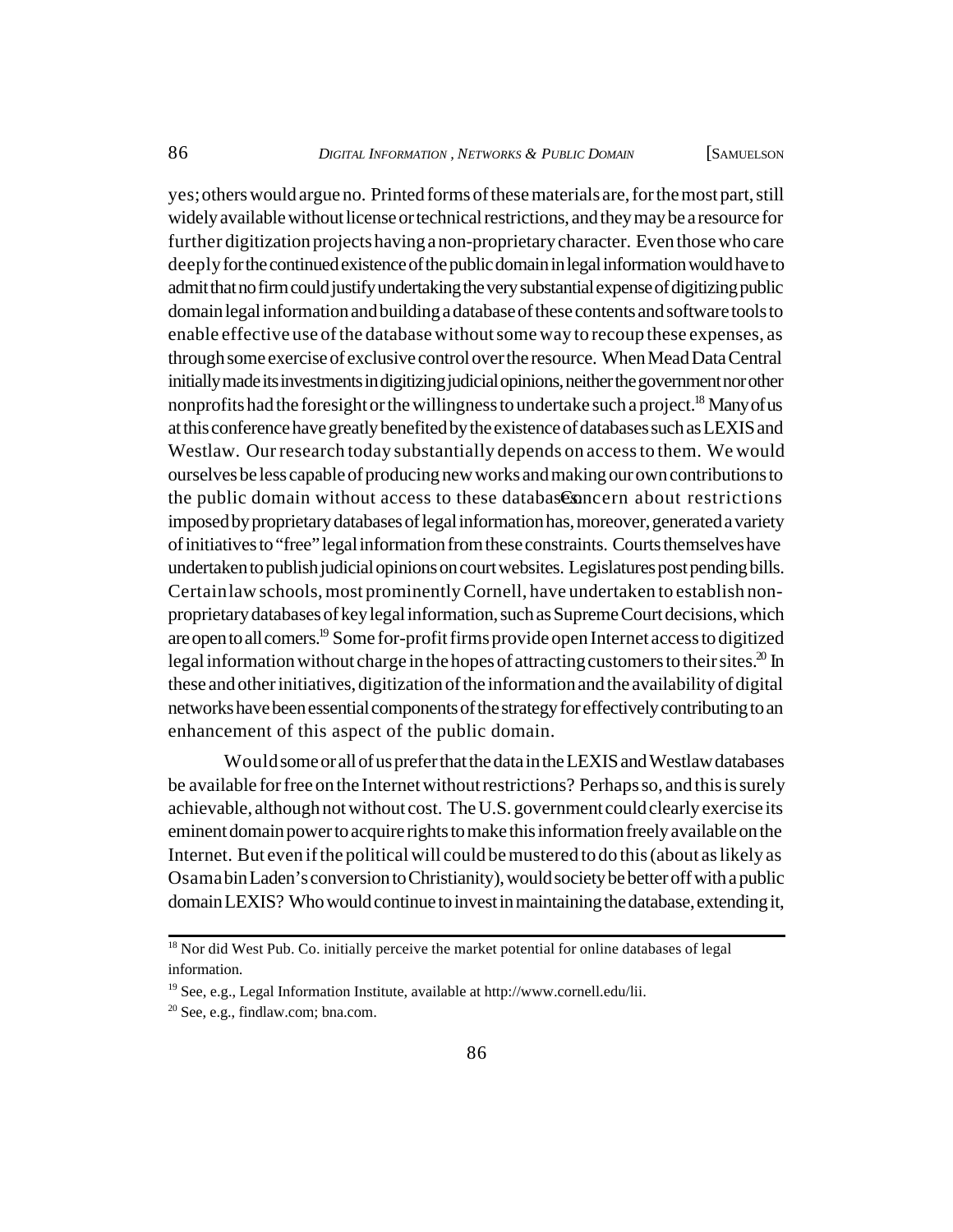and improving its tools? Perhaps social welfare is enhanced by a mix of digital public domain and proprietary databases of legal information, with the public domain sites providing some competition to hold in check the duopolistic tendencies of the market players and providing access to key information, such as pending bills and Supreme Court opinions, to those who cannot afford to pay database access fees.

#### **III.Threats to the Public Domain in the Digital Environment**

Threats to the public domain come in different shapes and sizes. A relatively small, although still significant, incursion on the public domain (or should I say the subset of the public domain consisting of digital information?) is represented by the Anti-Cybersquatting Consumer Protection Act (ACPA).<sup>21</sup> ACPA extends property rights of trademark owners in the digital networked environment well beyond the bounds of trademark law.<sup>22</sup> Insofar as ACPA is being used to seize domain names from legitimate organizations and users, this incursion on the public domain is troublesome.<sup>23</sup> As compared with other threats, however, ACPA is a relatively minor threat to the digital public domain. Its impact only extends to one subset of the most southern terrain of the public domain map.

A more substantial and differently configured threat to the digital public domain arose from Congress' enactment of the Copyright Term Extension Act in 1998.<sup>24</sup> Strictly speaking, it was a threat when enacted, but it is now a virtual dam blocking the flow of information into the public domain. It will remain so unless a challenge to its constitutionality is eventually successful.<sup>25</sup> CTEA's incursion on the public domain is more substantial and economically significant than ACPA's because it affects a larger region of the public domain, altering the legal status of hundreds of thousands of works for decades. Its principal impact may be on non-digital components of the public domain (in contrast, ACPA's impact is only in the digital domain). That CTEA impacts the digital public

<sup>21</sup> Pub. L. No. 106-113 (1999).

<sup>22</sup> See, e.g., Jessica Litman, *The DNS Wars: Trademarks and The Internet Domain Name System*, 4 Small & Emerg. Bus. L. 149 (2000).

 $^{23}$  Sun Microsystems, for example, has been arguing under ACPA that it has rights to obtain all domain names using the term "enterprise" because of its trademark rights in some uses of this term.

<sup>24</sup> Pub. L. No. 105-298, 112 Stat. 2827 (1998).

<sup>&</sup>lt;sup>25</sup> One legal challenge to the CTEA's constitutionality was unsuccessful, see, e.g., Eldred v. Reno, 239 F.3d 372 (D.C. Cir. 2001), although one judge dissented from this decision insofar as CTEA extended the terms of existing copyrights, id. at 380-83.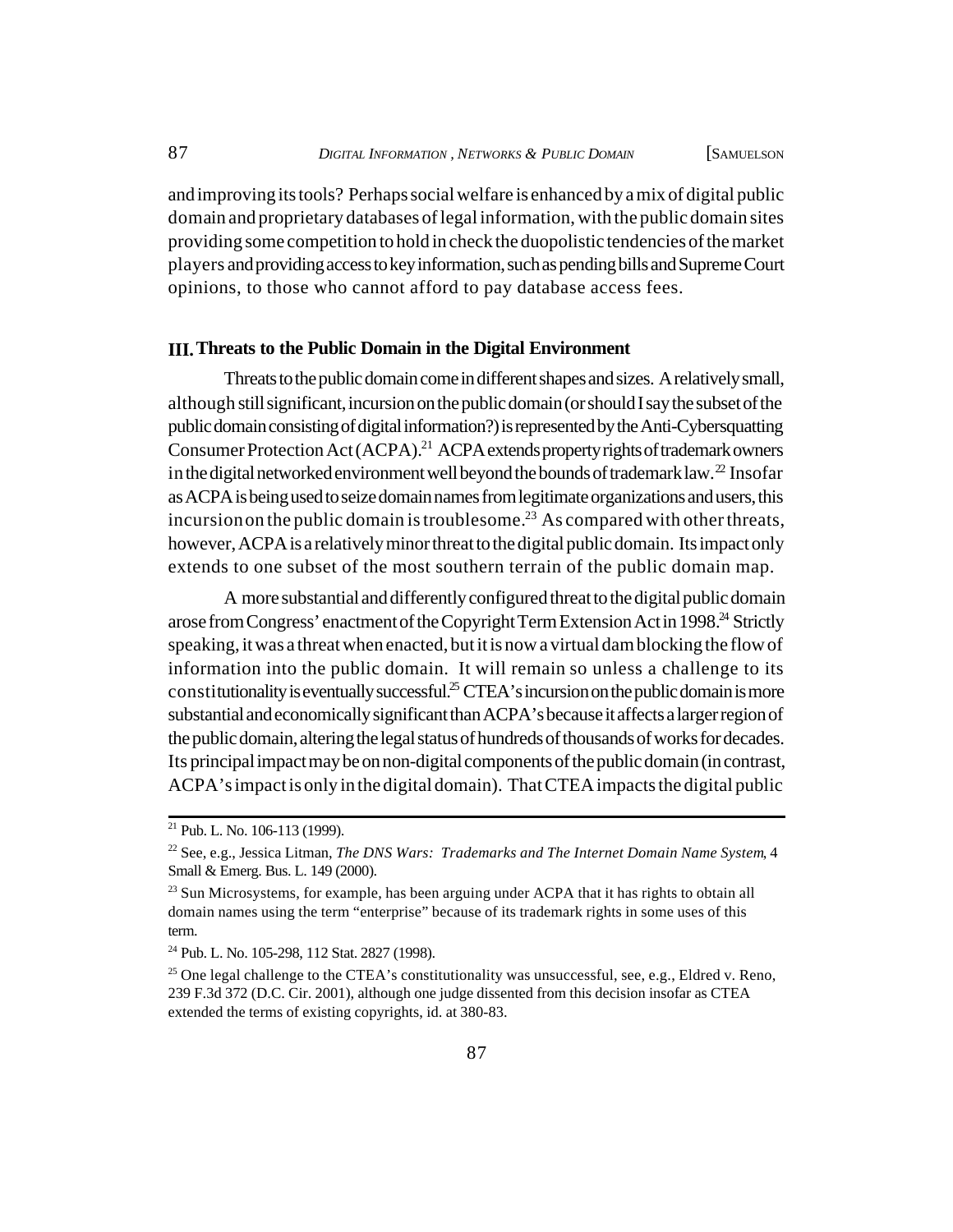domain can be seen in the thwarted plans of Eric Eldred to build a digital library of works that but for CTEA would be in the public domain.<sup>26</sup> CTEA's raid on the public domain has more constitutional significance than ACPA's because the constitutional provision that authorizes Congress to enact intellectual property laws requires limits on the term of copyright. $27$ 

Among the legal initiatives primarily aimed at digital information with major implications for the public domain are these: the Uniform Computer Information Transactions Act (UCITA),<sup>28</sup> the Collections of Information Anti-Piracy Act (CIAA),<sup>29</sup> and the Digital Millennium Copyright Act of 1998 (DMCA)<sup>30</sup> in tandem with its inevitable brother, the Security Systems Standards and Certification Act (SSSCA).<sup>31</sup> Each of these initiatives poses threats to the digital public domain that are broader in scope and scale than those posed by CTEA. This is, in part, because of their implications not just for one "region" of the public domain map, but for multiple "regions." Of these initiatives, only CIAA directly offers protection to what is, under current law, public domain material. The other three mainly aim to give an extra layer of protection to intellectual creations most of which are protected by intellectual property law, although each affects the public domain and contiguous territories as well. Before probing each initiative in detail, it is worth pointing out that there may be synergies amongst these initiatives that multiply their effects. Further magnifying the potential effects of these legal initiatives are certain non-legal

<sup>&</sup>lt;sup>26</sup> See id. at 374. Other plaintiffs in the Eldred case were non-digital distributors of public domain works affected by the CTEA extension. Id.

 $27$  U.S. Constitution, Article I, sec. 8, cl. 8 (exclusive rights may be granted only for "limited times"). The characterization of CTEA as an instance of perpetual copyright on the installment plan derives from the work of Peter Jaszi. See Statement of Professor Peter Jaszi, Washington College of Law, American University, On S. 4839, The Copyright Term Extension Act of 1995, Before the Senate Judiciary Committee, Sept. 20, 1995. For an analysis of the constitutional deficiencies of CTEA by one of the counsel for Eldred, see, e.g., Lawrence Lessig, *Copyright's First Amendment*, 48 UCLA L. Rev. 1057 (2001). See also Jane C. Ginsburg, Wendy J. Gordon, Arthur R. Miller, and William F. Patry, *Symposia: The Constitutionality of Copyright Term Extension: How Long Is Too Long?*, 18 Cardozo Arts & Ent. L.J. 651 (2000) (expressing various views on CTEA).

<sup>28</sup> Uniform Computer Information Transactions Act,

<http://www.law.upenn.edu:80/library/ulc/ucita/cita10st.htm>[hereinafter UCITA].

<sup>&</sup>lt;sup>29</sup> See H.R. 354,  $106<sup>th</sup>$  Cong. (1999).

<sup>30</sup> Pub. L. No. 105-304, 112 Stat.2860 (1998), the relevant provisions of which are now codified at 17 U.S.C. sec. 1201-04.

<sup>&</sup>lt;sup>31</sup> See Declan McCullagh, New Copyright Bill Heading to DC, WIRED NEWS, Sep. 7, 2001 (describing bill).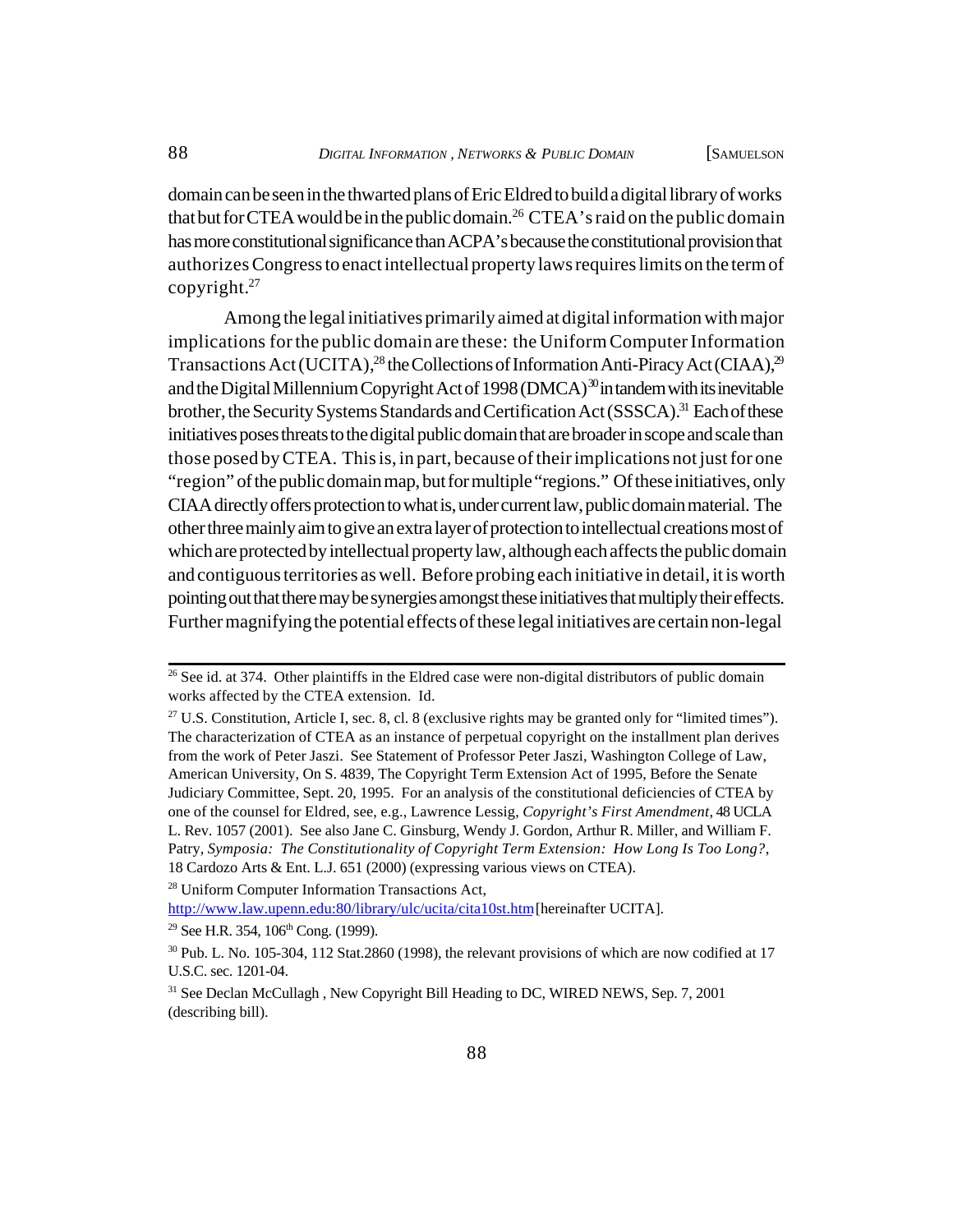developments such as the formation of the Secure Digital Music Initiative (SDMI) and the DVD Copy Control Association (DVD-CCA) that aim to provide a secure technical infrastructure to avert leakage of copyrighted information that the law alone would be unable to control.<sup>32</sup> UCITA's most obvious implications for the digital public domain arise from its rules that would validate mass-market licenses for computer information. *Pro-CD, Inc. v. Zeidenberg*<sup>33</sup>—a case decided, it should be said, under state commercial law rules, not under UCITA—is a widely cited example of the use of massmarket licenses to undermine the public domain in digital information.<sup>34</sup> ProCD manufactured and mass-marketed a CD-ROM containing white pages listings from thousands of telephone directories in digital form. ProCD could not get copyright protection for this compilation because of the Supreme Court's *Feist v. Rural Telephone* decision, which held that the white pages listings of telephone directories are in the public domain, in part because they consist of "facts" that copyright law does not protect and because, as compilations, they lack sufficient originality to qualify for copyright protection.<sup>35</sup> So ProCD put a license in the package containing the CD-ROM of telephone directory information that permitted only personal uses of the data, a restriction that Zeidenberg violated by posting the contents of ProCD's disks on an open site on the Internet. In the view of the trial judge in the *ProCD* case and of many commentators, enforcing this license restriction interfered with achieving policy objectives of copyright law.<sup>36</sup> The appellate court disagreed, asserting that the existence of contract between ProCD and Zeidenberg distinguished ProCD's claim from copyright. Because ProCD's license only created rights as between the parties and not rights against the world, the license did not create rights equivalent to copyright. $37$ 

 $32$  See, e.g., DVD-CCA v. McLaughlin, 2000 WL 48512 (Cal. Super. 2000)(describing DVD-CCA); website of the Secure Digital Music Initiative, [http://www.sdmi.org.](http://www.sdmi.org)

<sup>33 86</sup> F.3d 1447 (7<sup>th</sup> Cir. 1996).

<sup>34</sup> See, e.g., Niva Elkin-Koren, *Copyright Policy and the Limits of Freedom of Contract*, 12 Berkeley Techn. L.J. 93 (1997); Maureen O'Rourke, *Copyright Preemption After the* ProCD *Case: A Market-Based Approach*, 12 Berkeley Tech. L.J. 53 (1997); David Nimmer, Elliot Brown, & Gary Frischling, *The Metamorphosis of Contract into Expand*, 87 Calif. L. Rev. 17 (1999).

<sup>&</sup>lt;sup>35</sup> Feist Pub. Inc. v. Rural Telephone Service Co., 499 U.S. 340 (1991).

<sup>36</sup> See ProCD Inc. v. Zeidenberg, 908 F. Supp. 640 (W.D. Wis. 1996); Elkin-Koren, supra note xx.

<sup>&</sup>lt;sup>37</sup> *ProCD*, 86 F.3d at xx. Commentators have pointed out that preemption analysis can and should consider whether enforcing the state law would interfere with federal intellectual property policy. See, e.g., Nimmer et al., supra note xx.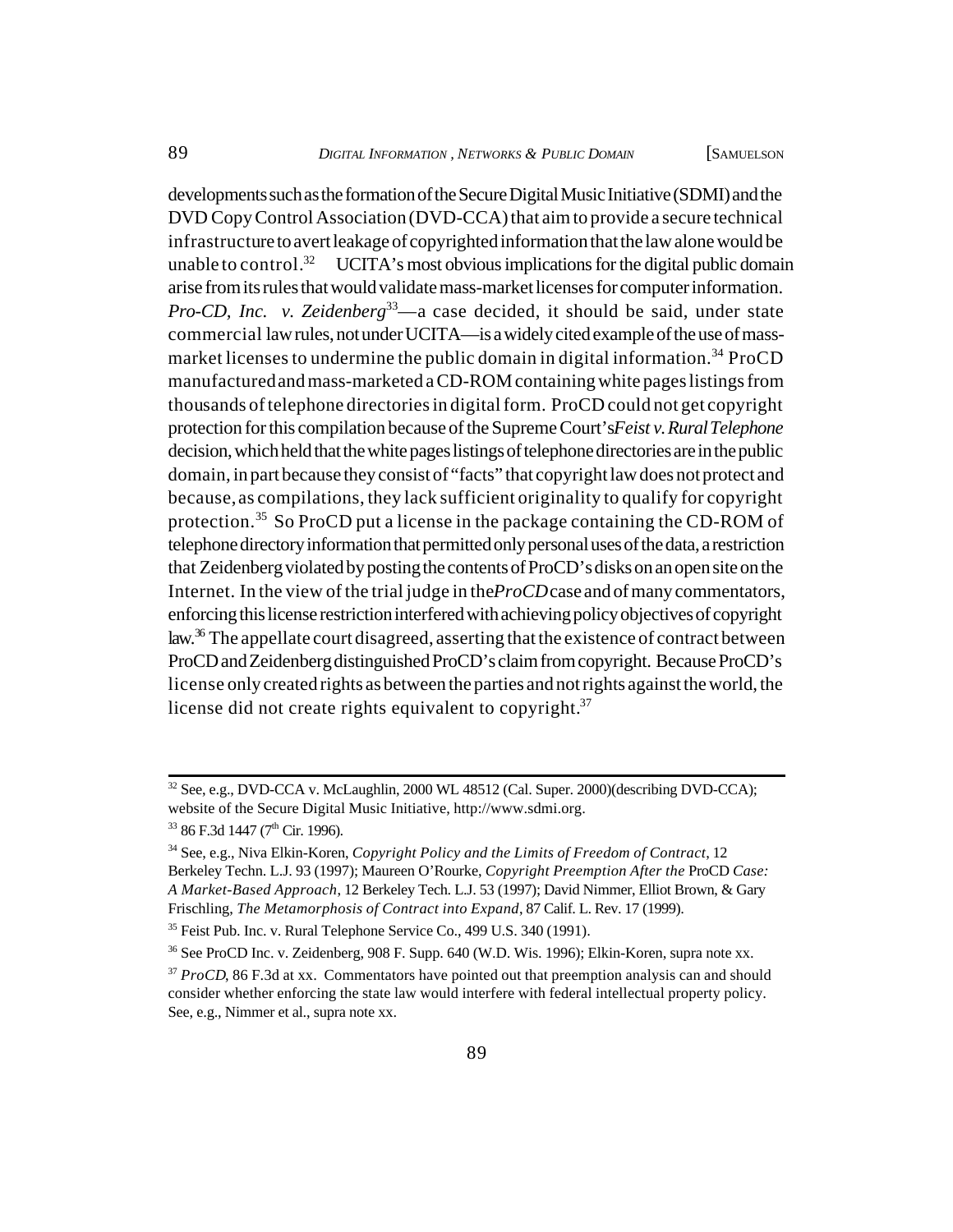If UCITA's only impact on the public domain was to protect compilers of unoriginal data against market-destructive appropriations, there would be little reason to worry about this law. However, in a variety of ways, UCITA protects the interests of purveyors of digital information beyond—and in some respects in contradiction with—the default rules of intellectual property and other information laws. First, UCITA willingness to enforce licenses protecting digital forms of public domain information does not depend on whether this is necessary to avert market failures. Second, to the extent that licenses are drafted to bind subsequent users, the distinction between contract rights that bind only the two parties to the transaction and property rights that bind the world erodes significantly.<sup>38</sup> Third, in a variety of subtle ways (for example, in presumptively enforcing confidentiality restrictions as to data that would generally be deemed "public" by virtue of its being mass-marketed), UCITA aims to stop leakages of information into the public domain.<sup>39</sup> Fourth, UCITA affects the penumbra of privileged uses lying adjacent to the public domain in significant ways. Under UCITA, the paradigmatic transaction is a license, not a sale.<sup>40</sup> This characterization of the transaction affects rights that copyright law confers on owners of copies of copyrighted content (e.g., to make backup copies of software, to modify software, and to sell or otherwise redistribute software).<sup>41</sup> In addition, UCITA presumes that all license terms are enforceable without regard to whether they aim to override public policy limitations on intellectual property rights.<sup>42</sup> Many software licenses restrict the right to reverse engineer computer programs, even though this activity would be acceptable under trade secrecy and copyright law as a means to get access to

<sup>42</sup> See UCITA, sec. 105.

<sup>38</sup> See, e.g., Margaret Jane Radin, *Humans, Computers, and Binding Commitment*, 75 Ind. L.J. 1125, 1132-33 (2000) (discussing viral contracts).

<sup>39</sup> See, e.g., Rochelle Cooper Dreyfuss, *Do You Want To Know a Trade Secret? How Article 2B Will Make Licensing Trade Secrets Easier (But Innovation More Difficult)*, 87 Calif. L. Rev. 193 (1999). See also David A. Rice, *License With Contract and Precedent: Publisher-Licensor Protection Consequences and the Rationale Offered for the Nontransferrability of Licenses Under Article 2B*, 13 Berkeley Techn. L.J. 1239 (1998).

<sup>40</sup> See, e.g., Raymond T. Nimmer, *Breaking Barriers: The Relation Between Contract and Intellectual Property Law*, 13 Berkeley Techn. L.J. 827 (1998).

<sup>&</sup>lt;sup>41</sup> See 17 U.S.C. sec. 117. This has especially important implications for libraries to the extent that the rightsholder has adopted a "single user license" policy. See, e.g., Stephen King's electronic novella. Similarly, to the extent that existing consumer protection laws apply to sales of goods, arguably UCITA relieves its licensors from consumer protection responsibilities. See, e.g., Jean Braucher Memorandum.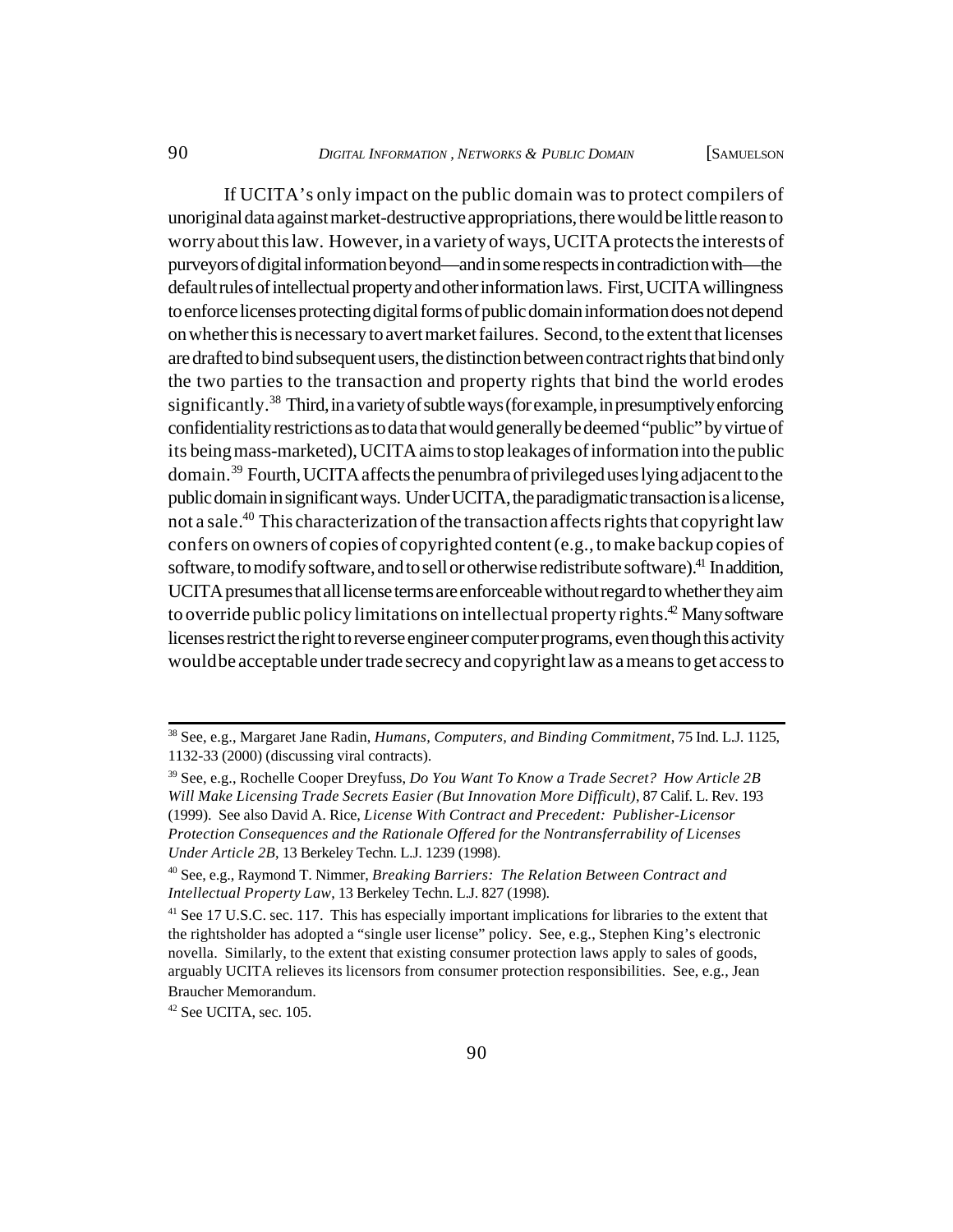information that, once known, may be part of the public domain.<sup>43</sup> UCITA's presumption of enforceability may also apply to clauses in mass market licenses that direct the licensee not to criticize or reveal flaws in the licensed computer information, which affects the legal status of many uses of information at the borders of the public domain.<sup>44</sup>

 There are several ways in which the public interest in balanced licensing rules may be protected even if UCITA is, over time, more widely adopted than now. First, section 105 of UCITA recognizes the possibility that courts may rule that some license provisions conflict with federal law or otherwise violate "fundamental public policies," and insofar as they do, they may be unenforceable.<sup>45</sup> Courts may interpret this broadly and not enforce license restrictions on public domain information when there is no danger of market failure or anti-reverse engineering clauses. Second, courts may invoke other legal doctrines, such as misuse of intellectual property rights and first amendment values, to limit the enforceability of computer information licenses in appropriate cases.<sup>46</sup> This too may enable reuse of public domain information. Third, new legal doctrines may emerge in the caselaw, such as "fair breach" of licenses to reach similar results under UCITA licenses as under copyright's fair use doctrine.<sup>47</sup> Fourth, the desire of licensors to impose unreasonable restraints on users by means of licenses may be held in check to some degree by market forces.<sup>48</sup>

<sup>43</sup> See, e.g., David McGowan, *Free Contracting, Fair Competition, and Article 2B: Some Reflections on Federal Competition Policy, Information Transactions, and "Aggressive Neutrality,"* 13 Berkeley Techn. L.J. 1173 (1998). For more general expressions of concern about UCITA licenses and fair uses, see, e.g., Nimmer et al., supra note xx; Charles R. McManis, *The Privatization (or Shrinkwrapping) of American Copyright Law*, 87 Calif. L. Rev. 173 (1999). But see Joel Rothstein Wolfson, *Contract and Copyright Are Not at War: A Reply to "The Metamorphosis of Contract into Expand,*" 87 Calif. L. Rev. 79 (1999).

<sup>44</sup> See, e.g., Mark A. Lemley, *Beyond Preemption: The Law and Policy of Intellectual Property Licensing*, 87 Calif. L. Rev. 111, 128-29 (1999).

<sup>&</sup>lt;sup>45</sup> UCITA, sec. 105(a), 105(b). Section 105(c) defers to consumer protection laws to the extent they apply to computer information. There is, however, a question as to whether consumer protection laws, which were drafted to protect consumers in transactions involving sales of goods, apply to licensed information.

<sup>46</sup> See, e.g., Lemley, supra note xx.

<sup>47</sup> See Jane C. Ginsburg, *Copyright Without Walls: Speculations on Literary Property in the Library of the Future*, 42 Representations 53 (1993).

<sup>48</sup> See, e.g., Robert W. Gomulkiewicz, *The License is the Product: Comments on the Promise of Article 2B for Software and Information Licensing*, 13 Berkeley Techn. L.J. 891 (1998).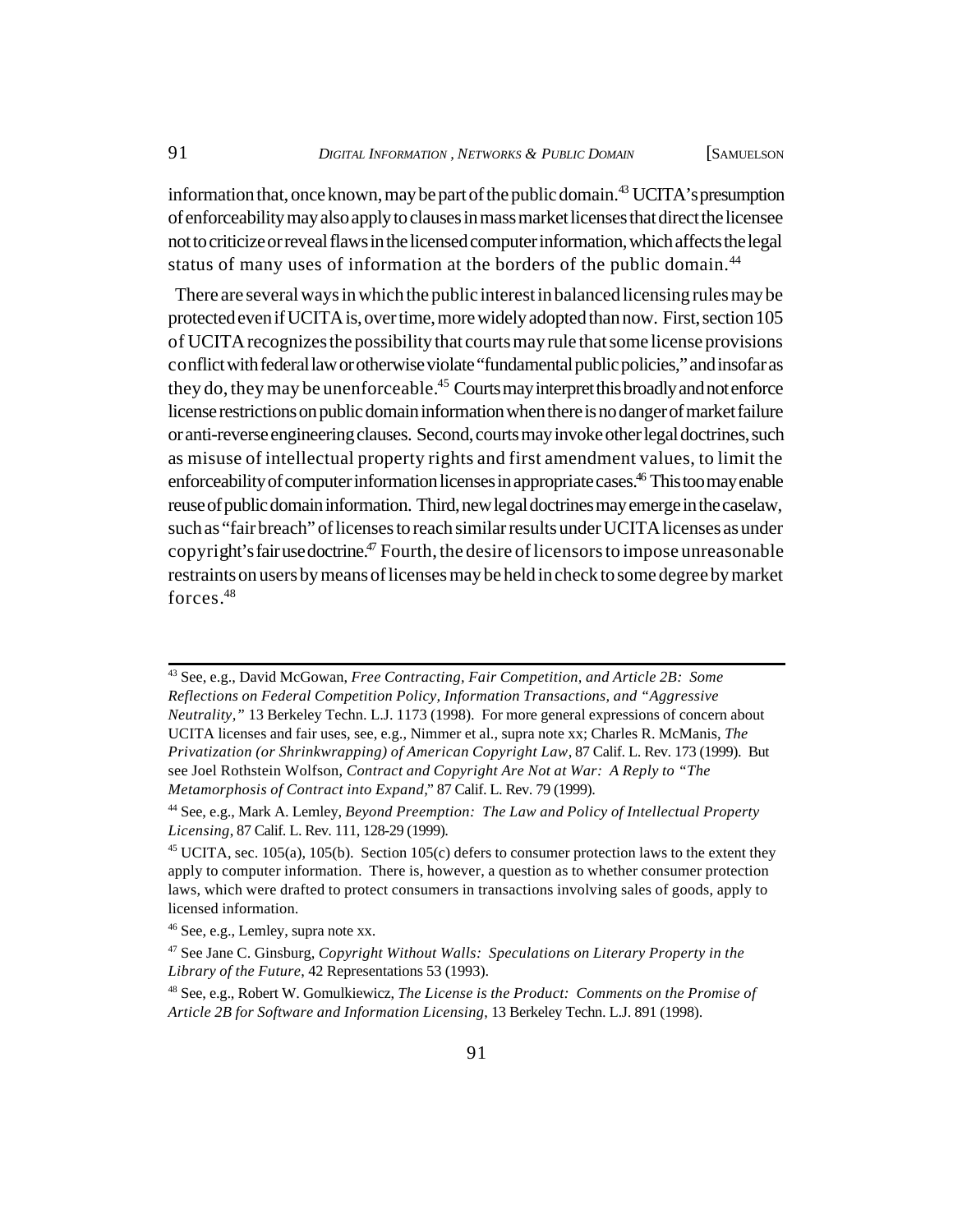How much comfort one should find in these checks on UCITA licenses is hard to gauge, given that UCITA essentially allows vendors of computer information to give themselves more rights than intellectual property law would do and to avoid the burdens of public interest limitations.<sup>49</sup> Licensor restrictions are guarded, under UCITA, by a "heavy presumption" in favor of enforceability; $50$  this can only be overturned after lengthy and expensive litigation that those injured by UCITA licenses may not have the means or will to undertake. Many will simply be chilled from engaging in activities that would be determined legitimate had they been able to challenge a UCITA license term. Parents may blithely ignore the license term for the Adobe e-book version of Alice in Wonderland that forbids reading the book aloud, but libraries have greater reason to worry about the potential enforceability of such a term.

In contrast to UCITA, whose scope is presently restricted to transactions in computer information,<sup>51</sup> legislation proposed to protect the contents of data compilations resembles CTEA in affecting more than the digital public domain. However, much of the rationale for such legislation relies on the vulnerability of information in digital form to market-destructive appropriations,<sup>52</sup> and this legislation would certainly affect the size and scope of the digital public domain. Under current U.S. law, neither unoriginal compilations nor the data in original (and hence copyrightable) compilations is legally protectable (unless it is a trade secret or otherwise confidential).<sup>53</sup> Several times in the past five years, the U.S. Congress has considered legislation to protect the contents of databases akin to that adopted by the European Union in 1996.<sup>54</sup> The EU regime grants those who have invested substantial resources in making a database fifteen years of exclusive rights to

<sup>49</sup> See, e.g., Julie E. Cohen, Lochner *in Cyberspace: The New Economic Orthodoxy of "Rights Management,"* 97 Mich. L. Rev. 462 (1997).

<sup>50</sup> See UCITA, sec. 105(b).

 $<sup>51</sup>$  Drafters of this model legislation once intended this legislation to regulate all transactions in</sup> information. See, e.g., Pamela Samuelson & Kurt Opsahl, *Licensing Information in the Global Information Market: Freedom of Contract Meets Public Policy*, 21 Eur. Intell. Prop. Rev. 386 (Aug. 1999) (discussing the evolution of the scope of UCITA's subject matter).

<sup>52</sup> See, e.g., J.H. Reichman & Pamela Samuelson, *Intellectual Property Rights in Data?*, 50 Vand. L. Rev. 51 (1997)(discussing the rationale for sui generis database legislation).

<sup>53</sup> See, e.g., Feist Pub. Inc. v. Rural Telephone Service, Inc., 499 U.S. 340 (1991).

<sup>54</sup> See, e.g. Reichman & Samuelson, supra note xx (discussing H.R. 2652); J.H. Reichman & Paul F. Uhlir, *Database Protection at the Crossroads: Recent Developments and Their Impact on Science and Technology*, 14 Berkeley Techn. L. J. 793 (1999) (discussing H.R. 2281 and H.R. 354).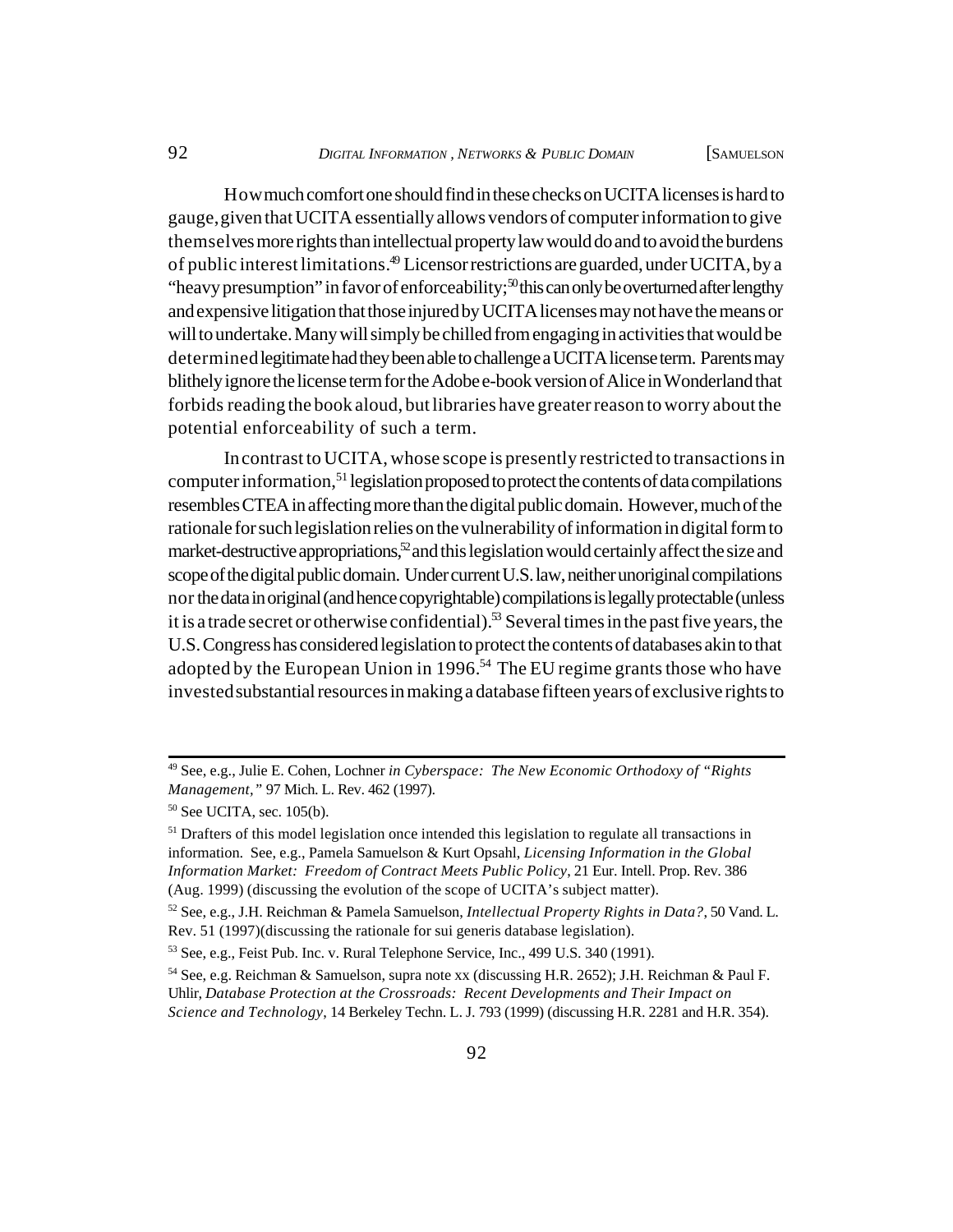control the extraction and reuse of all or substantial parts of the contents of that database.<sup>55</sup> Database rights are renewable upon further expenditures of resources, and substantiality is to be judged in both qualitative as well as quantitative terms.<sup>56</sup> The most recent EU-style database bill introduced into the U.S. Congress was the CIAA.<sup>57</sup>

Although its sponsors characterize CIAA as a regulation of unfair competition,<sup>58</sup> opponents characterize it as an intellectual property regime that is unconstitutional, bad public policy, or both.<sup>59</sup> CIAA differs from the EU Directive in requiring proof of harm to actual or potential markets<sup>60</sup> and in its "reasonable use" limit on the liability of scientific and educational users for extractions and uses data in protected compilations,  $61$  as well as in several outright exemptions (e.g., for news reporting, verification, and genealogical information).<sup> $\alpha$ </sup> However, by conferring rights on compilers to control the use or extraction of all or a substantial part of a collection of information that is the product of substantial investment,<sup>63</sup> CIAA would substantially contract the digital public domain—and not just as to items of information, but also as to public domain works (e.g., Shakespeare's plays) which fall within the meaning of "data" under the legislation.<sup>64</sup> The main reason that CIAA has not been enacted is that organizations of scientists and a coalition of Internet-based

<sup>55</sup> EU Database Directive, supra note xx, art. 7, 10.

<sup>56</sup> Id., art. 10.

 $57$  H.R. 354,  $106<sup>th</sup>$  Cong. (1999).

<sup>58</sup> See, e.g., H.R. Rep., 106-349 (1999).

<sup>&</sup>lt;sup>59</sup> Professor Benkler considers CIAA to be an intellectual property law rather than an unfair competition law. See, e.g., Yochai Benkler, *Constitutional Bounds of Database Protection: The Role of Judicial Review in the Creation and Definition of Private Rights in Information*, 15 Berkeley Techn. L.J. 535, 575-86 (2000). Benkler concludes that CIAA is unconstitutional. Id. at 586-87. See also Malla Pollack, *The Right to Know? Delimiting Database Protection at the Juncture of the Commerce Clause, the Intellectual Property Clause, and the First Amendment*, 17 Cardozo Arts & Ent. L.J. 47 (1999). But see Jane C. Ginsburg, "*No Sweat?" Copyright and Other Protection of Works of Information After* Feist v. Rural Publications, 92 Colum. L. Rev. 338 (1992) (arguing that database protection legislation would be constitutional). Whether EU-style legislation is a good idea as a matter of policy is a matter of heated debate. See, e.g., Reichman  $\&$ Samuelson (critical of EU-style legislation); Reichman & Uhlir, supra note xx (critical of EU style legislation); Ginsburg, *No Sweat*, supra (supportive of EU style legislation).

<sup>60</sup> H.R. 354, sec. 1402.

 $61$  Id., sec. 1403.

 $62$  Id.

<sup>&</sup>lt;sup>63</sup> Id., sec. 1402.

 $64$  Id., sec. 1401.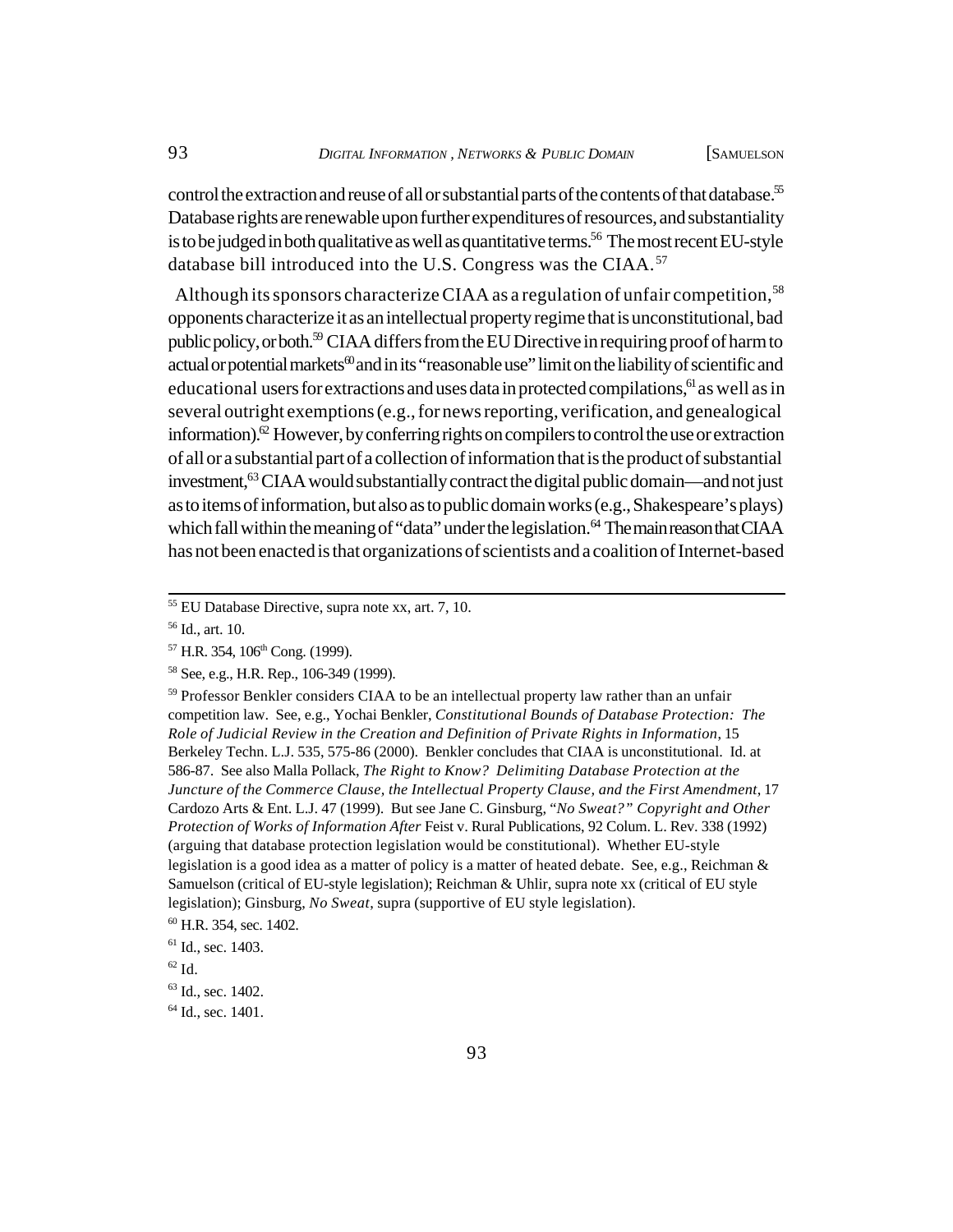firms (including prominently Yahoo!) recognized the serious threats that CIAA posed to the digital public domain and mobilized against this legislation.<sup>65</sup> In the aftermath of the September 11 attacks on the World Trade Center and the Pentagon, Congress has other more urgent matters to consider, but like the Terminator, CIAA will almost certainly be back.

Although CIAA and the EU database law pose substantial threats to the digital public domain, more narrowly crafted legislation to protect data compilations against market failures would not. H.R. 1858 is the alternative bill to CIAA considered during the last Congressional session.<sup>66</sup> It forbids duplicating another firm's database and then engaging in direct competition with it.<sup>67</sup> While this bill would, of course, affect the public domain, it does so in a much narrower and more targeted way than CIAA. Assuming there was persuasive evidence that market failures were occurring or imminent in the database industry because firms were competitively duplicating existing databases, this limitation on the reuse of public domain information would be justifiable.<sup>68</sup> This approach is consistent with the Supreme Court's ruling in International News Service v. Associated Press which held that INS had engaged in unfair competition with AP when its reporters took news from early editions of AP newspapers and published it verbatim in INS papers directly competing with AP papers.69 The Supreme Court's *Feist* decision may have said

 $65$  See, e.g., Reichman & Uhlir, supra note xx.

<sup>&</sup>lt;sup>66</sup> H.R. 1858, 106<sup>th</sup> Cong. (1999).

 $67$  Id., sec. 102.

<sup>&</sup>lt;sup>68</sup> In previous work, I have expressed support for narrowly drawn database protection. See Reichman & Samuelson, supra note xx. See also Reichman & Uhlir, supra note xx (endorsing an unfair competition approach to database protection); Benkler, supra note xx (concluding that unfair competition legislation to protect data compilations would be constitutional). In addition, I have endorsed a short term of anti-cloning protection for industrial compilations of applied industrial know-how. See, e.g., Pamela Samuelson, Randall Davis, Mitchell D. Kapor, & J.H. Reichman, *A Manifesto Concerning the Legal Protection of Computer Programs*, 94 Colum. L. Rev. 2308 (1994). One of the strongest advocates of the public domain has also endorsed intellectual property protection for shamanic knowledge (which U.S. law would likely consider to be in the public domain). See Boyle, supra note 1, at xx.

 $^{69}$  248 U.S. 215 (1918). The Court's decision is persuasive as a matter of unfair competition, but has been widely criticized insofar as it relied on the existence of a "quasi-property" right in AP to stop INS's misappropriation. See, e.g., Wendy J. Gordon, *Owning Information: Intellectual Property and the Restitutionary Impulse*, 78 Va. L. Rev. 149 (1992); Pamela Samuelson, *Information as Property: Do* Ruckelshaus *and* Carpenter *Signal a Changing Direction in Intellectual Property Law?*, 38 Cath. U.L. Rev. 365 (1989).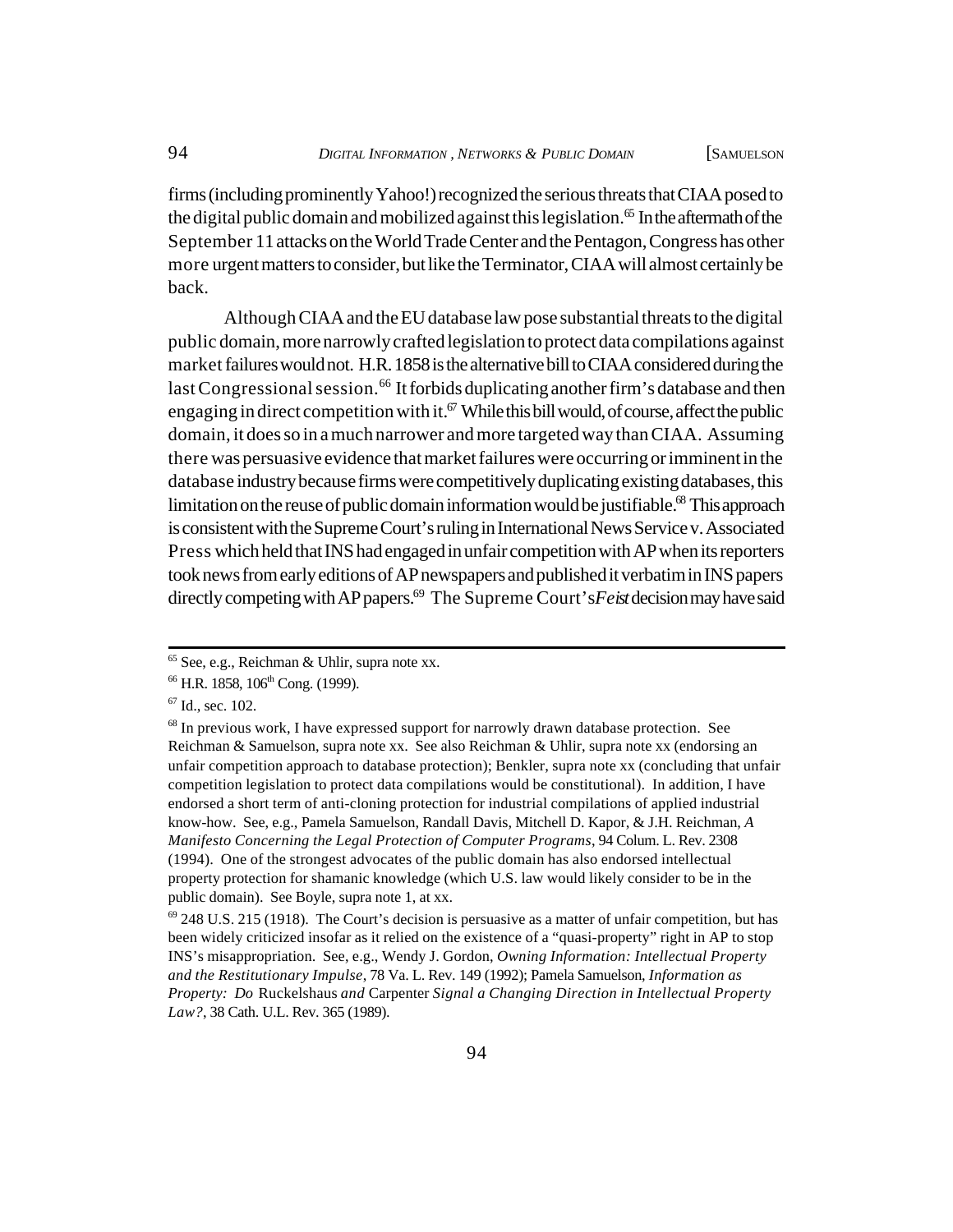that "raw facts can be copied at will,"<sup>70</sup> but the Court qualified this statement with a reference to its *INS v. AP* decision.<sup>71</sup>

 The DMCA, like UCITA, principally aims to provide an extra layer of protection for commercially valuable digital information that is already protected by intellectual property law. Like UCITA, the DMCA posits that private firms are free to devise regulatory regimes for their information products that deviate from the default rules of intellectual property law.<sup>72</sup> The principal difference between UCITA and the DMCA is that the DMCA's extra layer of protection is focused on technical measures used to protect digital information, whereas UCITA's extra layer protects licenses. Following on Lawrence Lessig's insights,<sup>73</sup> we might characterize the DMCA as code (law) that reinforces code (program instructions) as code (a private regulatory regime). Hacking is the act of civil disobedience (or user self-help) to which code as code is vulnerable. This is why the DMCA makes it illegal to "hack" certain technical measures and to make or distribute hacking tools.<sup>74</sup>

 Although not principally aimed at protecting public domain works, the DMCA has significant implications for the digital public domain and for territories contiguous to the public domain. Technical measures will be effective in protecting public domain information as long as the vendor has the presence of mind to use the same technical measure to protect digital versions of both public domain and copyrighted works.<sup>75</sup> Technical measures will, unless programmed otherwise, persist after copyrights expire, thereby undermining new entrants to the digital public domain. Even if one could successfully argue that bypassing an access control used to protect a public domain work was not actionable under the DMCA's anti-hacking rule (because that provision only

<sup>70</sup> Feist, 340 U.S. at 350.

 $71$  Id. at 354.

<sup>72</sup> See, e.g., Cohen, supra note xx. See also Tom Bell, *Fair Use vs. Fared Use: The Impact of Automated Rights Management on Copyright's Fair Use Doctrine*, 76 N. C. L. Rev. 557 (1998). <sup>73</sup> See LAWRENCE LESSIG, CODE AND OTHER LAWS OF CYBERSPACE 6 (2000) (discussing computer program code as a regulatory regime).

<sup>74</sup> 17 U.S.C. sec. 1201.

 $75$  The implications of the DMCA rules for the public domain have been recognized by many commentators. See, e.g., Benkler, supra note xx, at 421; David Nimmer, *A Riff on Fair Use in the Digital Millennium Copyright Act*, 148 U. Penn. L. Rev. 693, 738-40 (2000); Hannibal Travis, *Pirates of the Information Infrastructure: Blackstonian Copyright and the First Amendment*, 15 Berkeley Techn. L.J. 777, 861 (2000).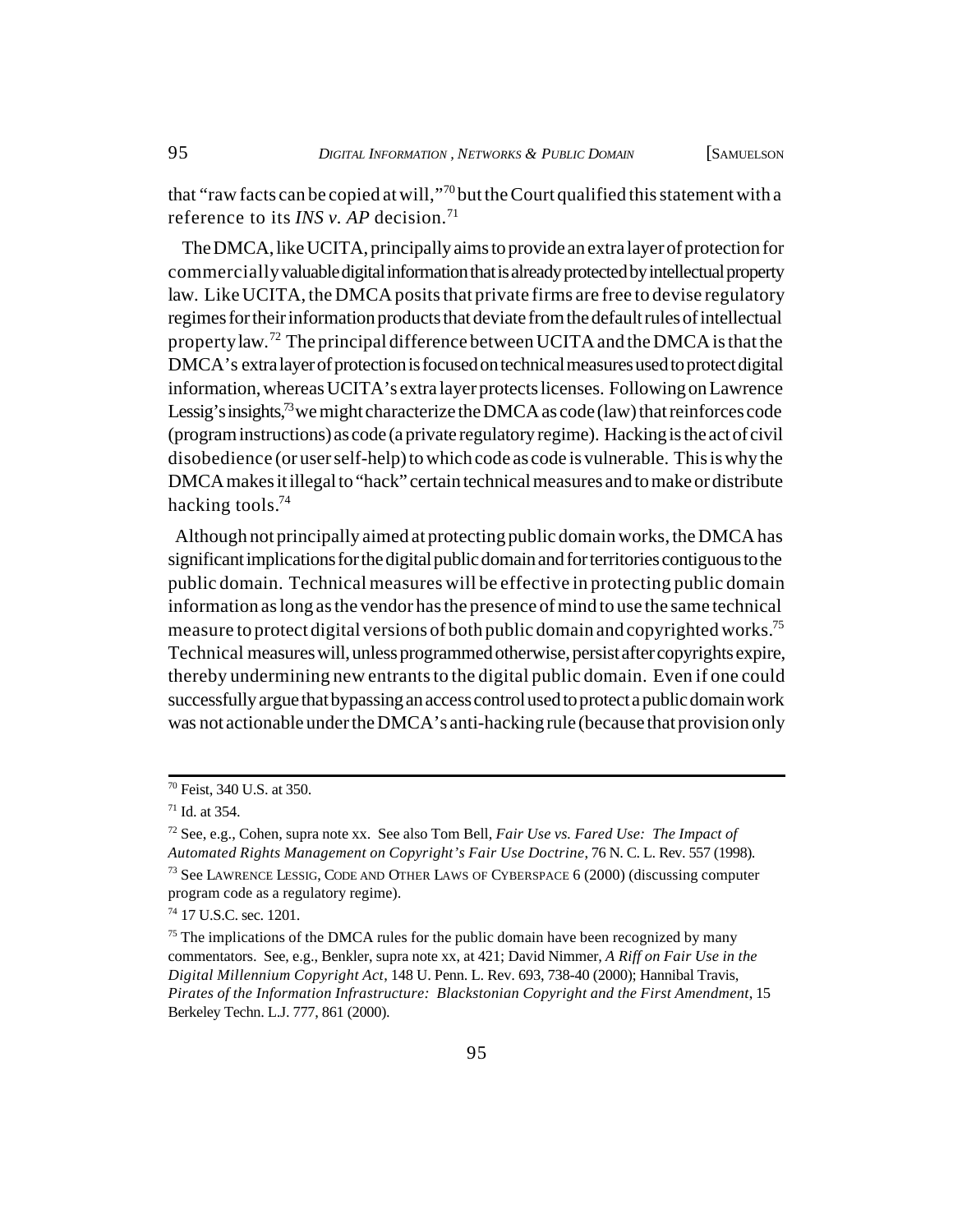protects technical measures used by *copyright owners* to protect access to their works),<sup>76</sup> it would generally be necessary to build a tool to bypass any technical measure controlling access to public domain and copyrighted information, and that tool would arguably be illegal under the DMCA because it would necessarily enable bypassing of an access control that protected copyrighted works.<sup>77</sup> Even Judge Lewis Kaplan who otherwise found the application of the DMCA untroublesome as to Eric Corley's posting of circumvention software on the Internet seemed somewhat concerned that the DMCA might be used to protect public domain works in contravention to copyright policy.<sup>78</sup>

The more serious and immediate concern about the DMCA is not about its implications for the public domain but about its implications for territory contiguous to the public domain where fair use and other privileged acts have long resided.<sup>79</sup> Under existing law, technical measures do not need to be designed to enable privileged uses, and few thus far deployed do so. $80$  The technical measure widely used to protect DVD movies, for example, do not enable fair uses to be made; indeed, it does not even permit users to skip through commercials included on the disk.

Debates have raged in the law review literature as to whether Congress intended to preserve some room for fair uses under the DMCA and whether the DMCA is constitutional to the extent they did not so intend.<sup>81</sup> A substantial consensus exists among scholars that without some room for fair use hacking, the DMCA would be

 $76$  17 U.S.C. sec. 1201(a)(1)(A).

 $^{77}$  17 U.S.C. sec. 1201(a)(2). See also id., 1201(b)(2)(outlawing making or distributing other anticircumvention tools). The vendor of technically protected public domain works might not have standing to complain about such a tool unless it used the same technical measure to protect works in which it did own copyrights.

<sup>78</sup> Universal City Studios, Inc. v. Reimerdes, 111 F. Supp.2d 294, 338, n. 245 (S.D.N.Y. 2000), on appeal to the Second Circuit Court of Appeals.

<sup>79</sup> See, e.g., Julie E. Cohen, *WIPO Treaty Implementation in the United States: Will Fair Use Survive?*, 21 Eur. Intell. Prop. Rev. 236 (1999); Pamela Samuelson, *Intellectual Property and the Digital Economy: Why the Anti-Circumvention Regulations Need To Be Revised*, 14 Berkeley Tech. L.J. 519 (1999).

<sup>&</sup>lt;sup>80</sup> An exception is technically protected digital audio tapes which permit first generation digital copies. See infra notes xx and accompanying text.

<sup>81</sup> Cf. Nimmer, supra note xx (fair use not preserved); Samuelson, supra note xx (fair use preserved to some degree); Jane C. Ginsburg, *From Owning Copies to Experiencing Works* in UNITED STATES INTELLECTUAL PROPERTY LAW (Hugh Hansen, ed., forthcoming 2001) (fair use preserved to some degree; DMCA might be unconstitutional without some fair use limitations).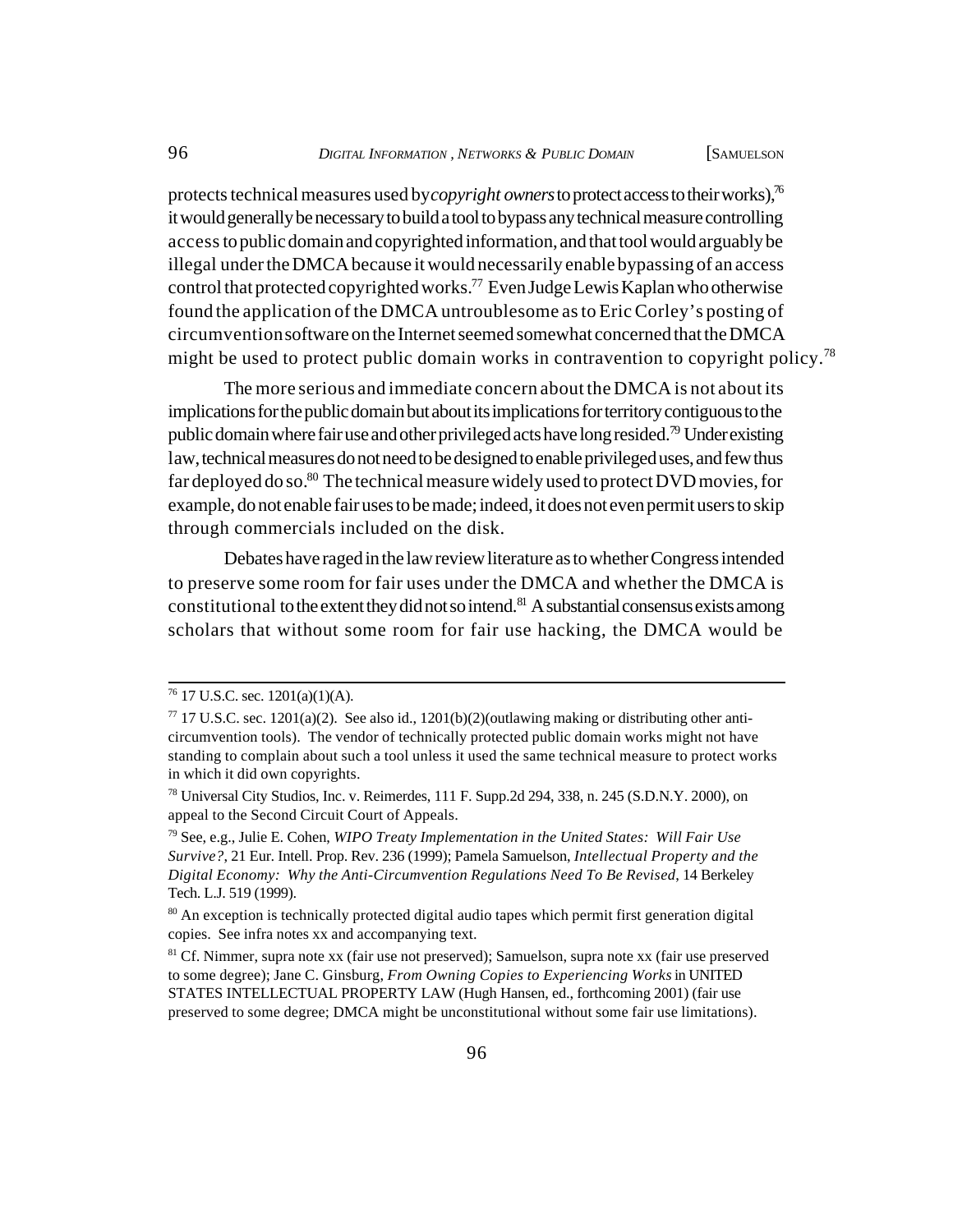unconstitutional.<sup>82</sup> However, federal judges may be reluctant to reach strike down the DMCA given the vulnerability of digital information products to uncontrolled infringements. No judge wants to second-guess the Congressional judgment that this law is necessary to the survival of the entertainment industry, exaggerated though this claim may be.

The SSSCA has yet to be introduced in legislation, but Senators Hollings has announced that his intent to sponsor it. $83$  The assumption underlying this legislation would seem to be that digital content cannot be effectively protected by software protections because these are too easy to hack and the programs to bypass them, even though illegal under the DMCA, can be easily distributed via the Internet.<sup>84</sup> Content won't really be secure until and unless hardware systems embed technical protections in them. The SSSCA would require all interactive digital devices to comply with standard technical protection measures.<sup>85</sup> In this respect, the SSSCA resembles the Audio Home Recording Act (AHRA) that requires vendors of consumer-grade digital audio taping (DAT) technologies to install serial copy management system (SCMS) chips that prevent the making of perfect digital copies of digital sound recordings.<sup>86</sup> The AHRA represents a compromise between copyright owner and consumer interests because the SCMS chip allows consumers to make a usable first generation copies of music, thereby allowing some

<sup>82</sup> See, e.g., Ginsburg, supra note xx; Glynn S. Lunney, *The Death of Copyright: Digital Technology, Private Copying and the DMCA*, Va. L. Rev. (forthcoming 2001); Neil Netanel, *Locating Copyright Within the First Amendment Skein*, 54 Stan. L. Rev. (forthcoming 2001) (DMCA unconstitutional unless some fair use limitations). See also Brief Amicus Curiae of Intellectual Property Professors, submitted to the Second Circuit Court of Appeals in Universal City Studios, Inc. v. Reimerdes (Jan. 26, 2001), available at.

[http://www.eff.org/IP/DMCA/MPAA\\_DVD\\_cases/20010126\\_ny\\_lawprofs\\_amicus.html.](http://www.eff.org/IP/DMCA/MPAA_DVD_cases/20010126_ny_lawprofs_amicus.html)

<sup>&</sup>lt;sup>83</sup> McCullagh, supra note xx. See also McCullagh's summary of SSSCA at [http://216.110.42.179/docs/hollings.090701.html.](http://216.110.42.179/docs/hollings.090701.html) 

<sup>84</sup> See, e.g., NATIONAL RESEARCH COUNCIL, THE DIGITAL DILEMMA: INTELLECTUAL PROPERTY IN THE INFORMATION AGE 154-64 (2000)(software-based technical measures vulnerable to hacking) [cited hereinafter as "Digital Dilemma"].

<sup>&</sup>lt;sup>85</sup> The text of the Aug. 6, 2001 staff draft of the SSSCA can be found at [http://cryptome.org/sssca.htm.](http://cryptome.org/sssca.htm) One important question that this legislation does not address, but that will affect the impact of this legislation on the digital public domain, is whether SSSCA devices would have to be built not to render or read digital information lacking copyright management information.

<sup>86</sup> See 17 U.S.C. sec. 1002.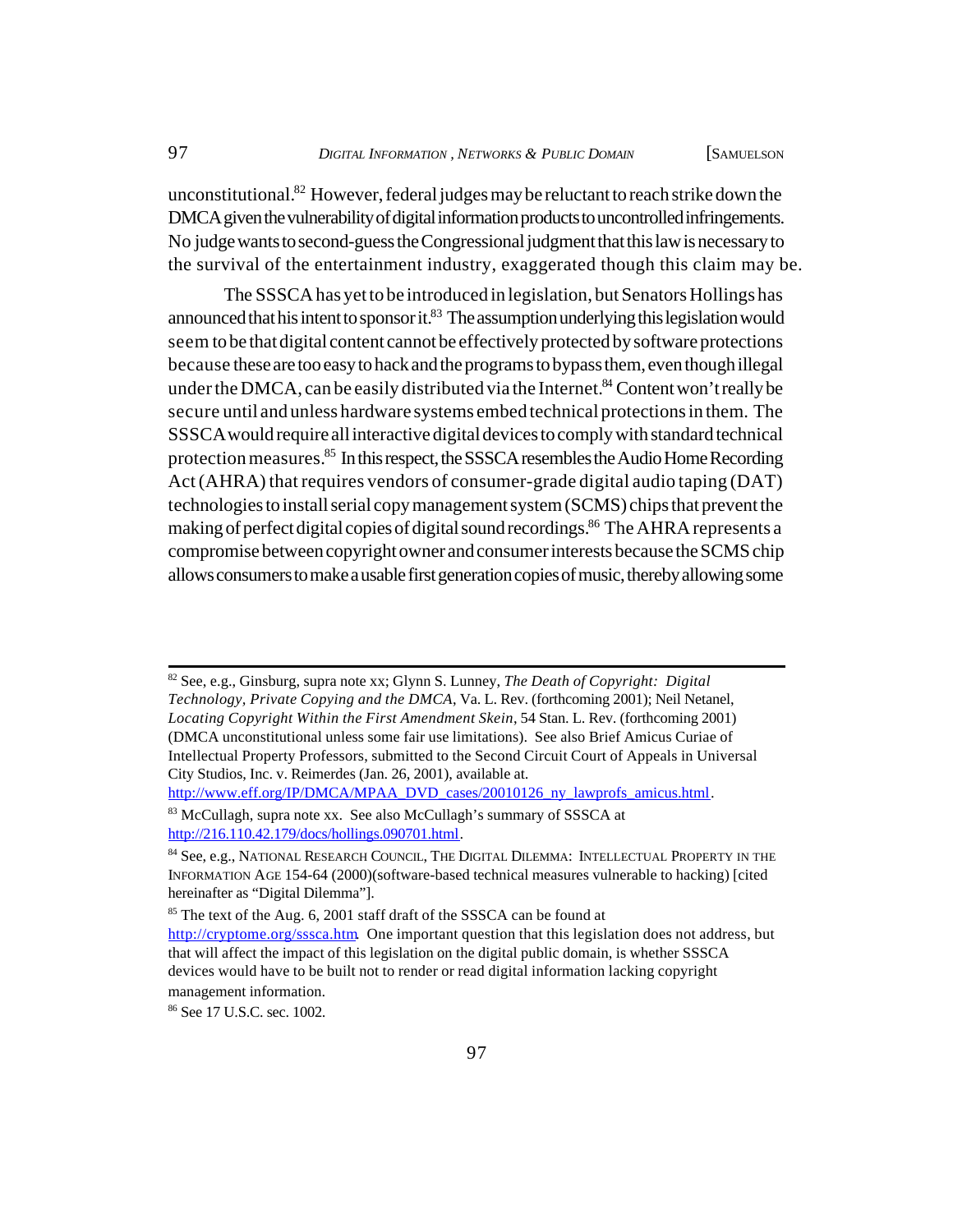fair uses of the music. <sup>87</sup> However, any copies made from those copies degrade in quality.

The SSSCA, as presently written, does not contain a similar compromise provision, and the entertainment industry will undoubtedly resist efforts to add one. The implications of the SSSCA, if enacted, on the public domain and contiguous terrain would be profound. Once technical protection measures are embedded in hardware, hacking to release public domain information or to enable fair or other privileged uses will become much more difficult than at present—and indeed, that would seem to be the point of making systems more secure.<sup>88</sup> The computer industry has successfully opposed legislation that would have required them to install copy-protection systems in the past,  $\frac{89}{3}$  so they may be allies of advocates of the digital public domain in lobbying against SSSCA.

More likely, at least in the short run, is scaled-back legislation applicable to consumer electronics equipment, but not (yet) as to computers. This would address a key problem for the content industry: manufacturers of consumer electronics equipment want to make products that customers will be eager to buy, and customers prefer technologies that enable them to copy and share digital content over those that lock the content down to one device. Efforts, such as the Secure Digital Music Initiative (SDMI), which aim to establish standards for technically protecting digital content which can then be built into equipment or rendering software, are not easy to bring to fruition because of the content industry has very different interests than the consumer electronics industry. Why waste all that time, money, and energy in a long drawn out negotiation with the consumer electronics industry that doesn't share your perspective on the need for technical protections when generous campaign contributions and years of successful lobbying experiences provides access to a group with a long history of sympathizing with copyright industry concerns, namely, the U.S. Congress? If private legislation proves unsuccessful, public legislation offers an alternative means to the desired end.

 Which among these three initiatives—UCITA, CIAA, and DMCA/SSSCA—poses the most serious threat to the digital public domain? Each is a serious threat in its own right, but more significant are the potential synergies among them (assuming all are enacted in the

<sup>&</sup>lt;sup>87</sup> Sellers of DAT machines and tapes must, however, make regular payments of two percent of their sales to the U.S. Copyright Office to fund a royalty pool for compensating copyright owners for personal use copying. See 17 U.S.C. sec. 1003-04.

<sup>&</sup>lt;sup>88</sup> The open source community perceives SSSCA as a threat to their continued ability to continue to develop open source and publish open source software.

 $89$  See, e.g., RIAA v. Diamond Multimedia Systems, Inc., 180 F.3d 1072 ( $9<sup>th</sup>$  Cir. 1999).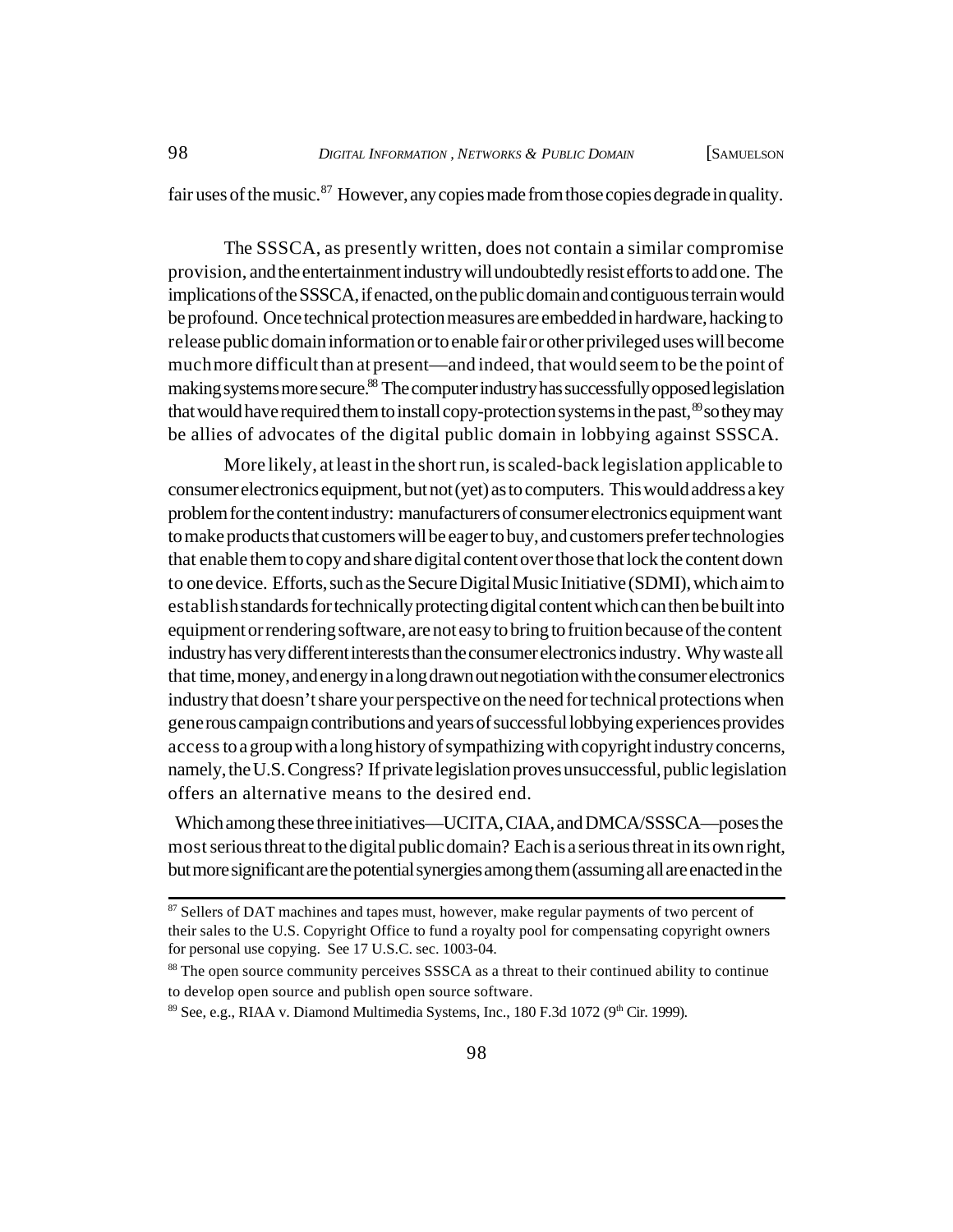form currently proposed and are deemed constitutional). Any compilation of digital information protectable by CIAA may also be protected by a UCITA license and by a technical protection measure capable of enforcing any restriction imposed on the digital information (and legally validated by the DMCA and CIAA). Even if CIAA exempts "reasonable uses" from liability, such uses may be thwarted by the terms of a UCITA license or by a technical measure controlling what the user can and can't do with the information.

As between UCITA licenses and technical measures (backed up by the DMCA), the more significant threat to the digital public domain and to reasonable uses of digital information would seem to be from technical measures. Secure systems do not allow reasonable uses to be made of protected digital information unless those uses have been paid for, whereas one can always ignore a UCITA license provision purporting to override rights to use information arising under other laws or to challenge its enforceability in a legal proceeding. A person who makes reasonable uses of CIAA- and UCITA-protected information which the licensor claims are breaches of the license can at least argue that the license term interferes with federal intellectual property policy and should be preempted, is a misuse of intellectual property rights, is a fair breach of the license, or is unconscionable.<sup>90</sup> Ignoring a technical measure will be ineffectual because it will simply enforce the licensor's rules regardless of what the law might say. A legal challenge to a technical measure interfering with reasonable uses is, given early court interpretations of the DMCA, unlikely to succeed or be cost-effective. Some scholars have endorsed "selfhelp" measures by users to preserve the public domain or have argued for changes to the DMCA so that anti-circumvention protections would only be available to copyright owners who had escrowed keys to unlock technical protections so that prospective fair users could get access to them.<sup>91</sup>

Although the Internet was initially architected as an open information environment, it is capable, as Lawrence Lessig has pointed out, of evolving into an architecture of perfect control.<sup>92</sup> The DMCA and SSSCA are elements of a legal infrastructure that

<sup>90</sup> See sources cited supra notes xx and yy; J.H. Reichman & Jonathan Franklin, *Privately Legislated Intellectual Property Rights: Reconciling Freedom of Contract with Public Good Uses of Information*, 147 U. Pa. L. Rev. 875 (1999).

<sup>91</sup> See, e.g., Julie E. Cohen, *Copyright and the Jurisprudence of Self-Help*, 13 Berkeley Techn. L.J. 1089 (1998); Dan Burk & Julie E. Cohen, *Fair Use Infrastructure for Copyright Management Systems*, Harv. J. L. & Tech. (forthcoming 2001).

 $92$  Lessig, supra note xx, at 6-7.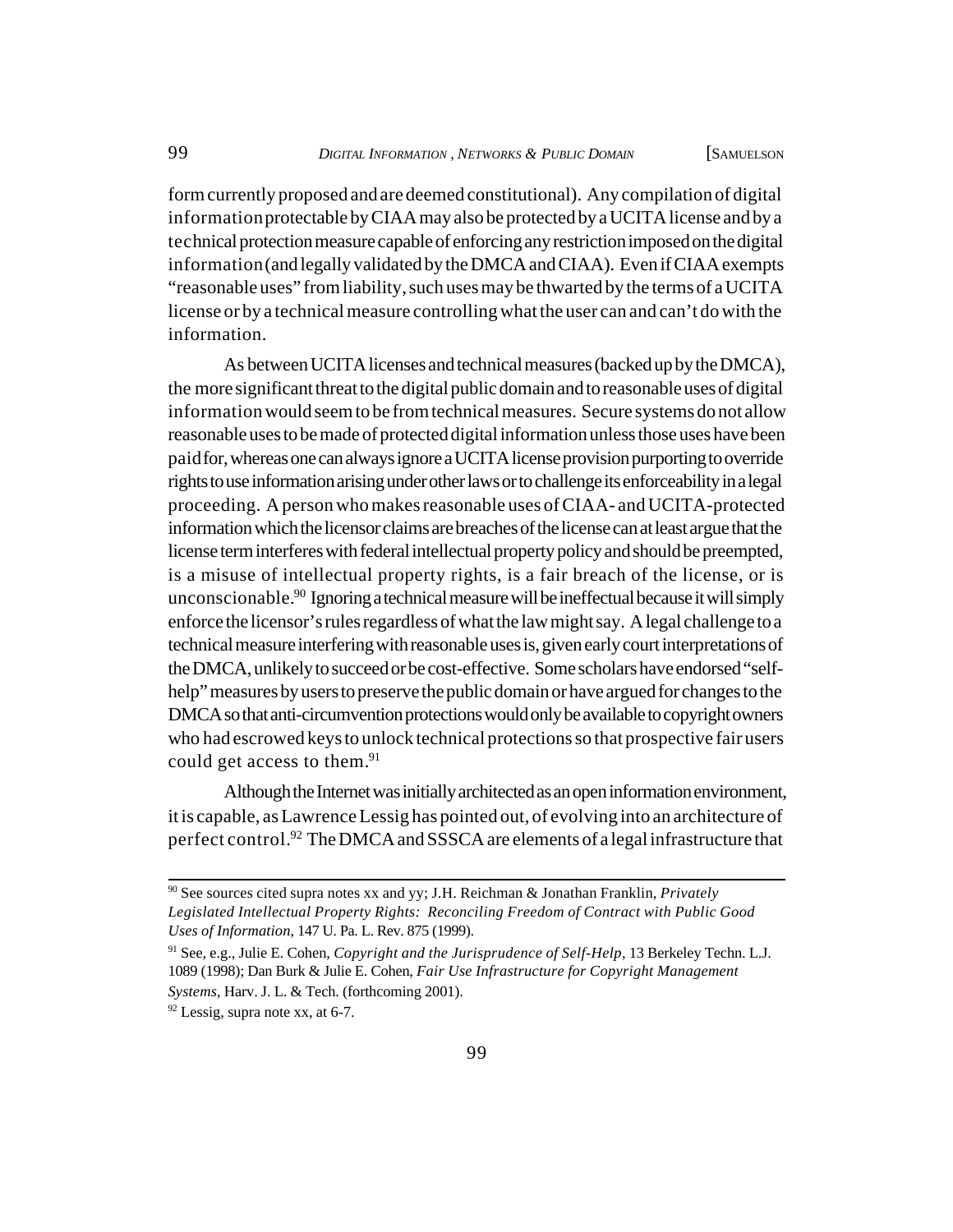would support such a "secure" technical infrastructure. Governments and commercial entities may prefer architectures of control to architectures of openness.<sup>93</sup> Although the reasons for their preferences may differ, their goals may converge sufficiently to make them allies in insisting on greater control over the online environment. This would diminish the digital public domain.

 As between UCITA and CIAA, it is difficult to say which would have the most harmful effects on the digital public domain. CIAA would have a more immediate impact on this domain because it would propertize collections of digital information across the board. Analysts who have studied its exceptions and limitations do not believe they adequately protect the public interest.<sup>94</sup> It is, of course, possible that courts will construe its exceptions and limitations more generously than intended in order to comport with constitutional requirements.<sup>95</sup> CIAA has not yet been enacted, and it may evolve into a more balanced piece of legislation in response to criticisms leveled at high protectionist versions of the bill.<sup>96</sup> UCITA does not directly diminish the public domain; it only presumptively validates license terms that implicate the public domain and adjacent terrain. The harm UCITA may do to the digital public domain is more likely to occur indirectly, that is, from the manner in which information providers license information and the extent to which they enforce license limitations. The same may be true for the DMCA. That is, how much harm it ultimately does to the digital public domain and contiguous terrain depends in large part on how copyright owners deploy technically protected products in the marketplace and the extent to which (if any) courts limit uses of the DMCA against liberators of public domain information or fair users.

 Threats to the digital public domain should also be gauged in terms of their likelihood of enactment and success. The CTEA constitutes the most substantial threat to the digital

<sup>&</sup>lt;sup>93</sup> Id. at 54-60. Governments may want more control over the Internet in order to stop gambling or to protect children from patently offensive materials; commercial firms may want more controls over the Internet in order to protect commercial transactions.

<sup>94</sup> See, e.g., Benkler, supra note xx, at 583-84; Reichman & Uhlir, supra note xx, at 811-12.

<sup>&</sup>lt;sup>95</sup> If, for example, an historian of the Vietnam War extracted and used a substantial quantum of data from a compilation of data about weaponry of that war, a court might consider the First Amendment as a limiting principle on CIAA liability.

<sup>96</sup> See, e.g., Reichman & Uhlir, supra note xx, at 823-28 (discussing Senator Hatch's discussion draft of database legislation).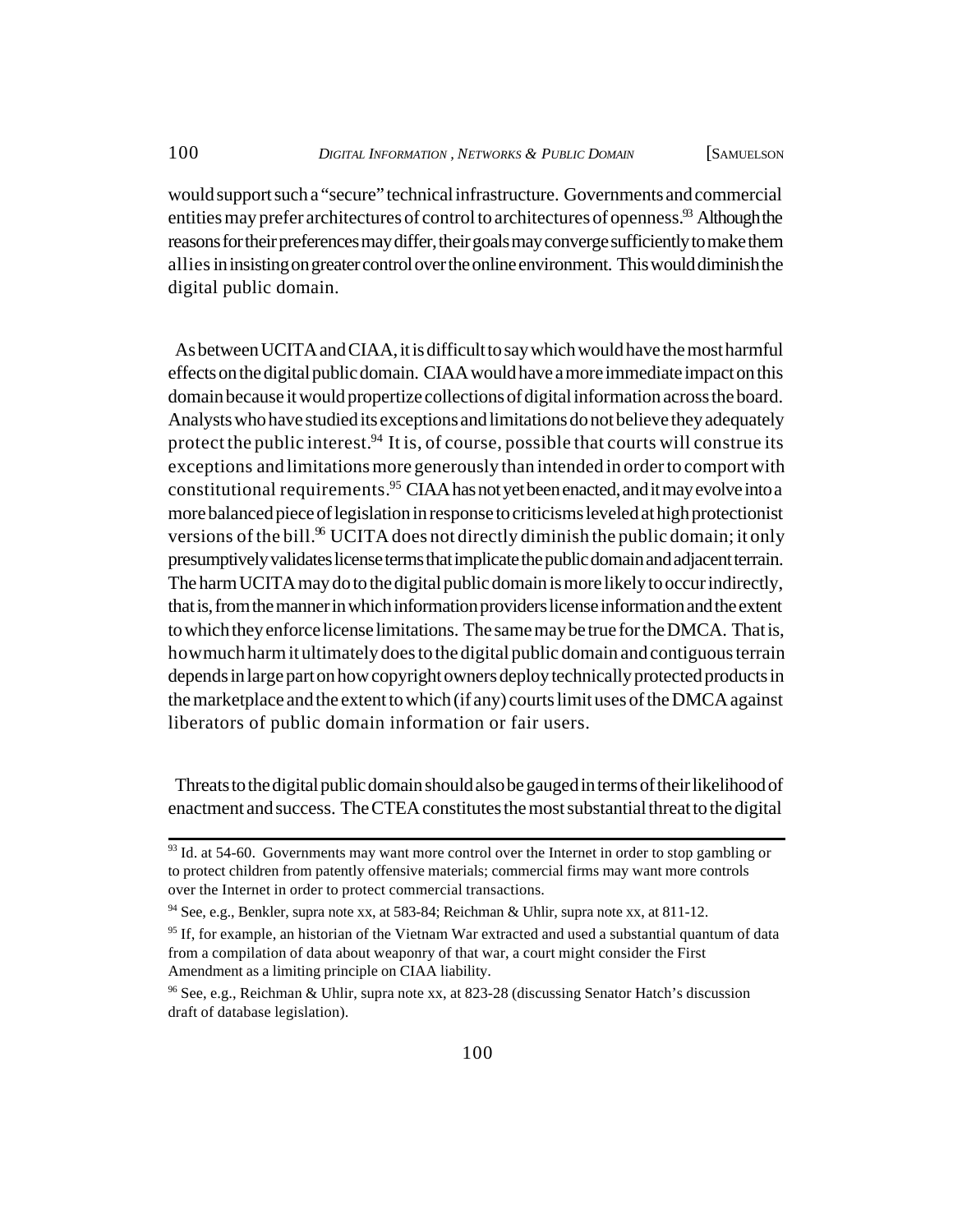public domain because it has already been enacted and it has successfully (thus far) blocked works from entering the public domain. The DMCA's anti-circumvention rules are also in effect, and its anti-tool rules have so far withstood fair use-related challenges.<sup>97</sup> In the two years since its initial promulgation, UCITA has been enacted in two states.<sup>98</sup> It has met with resistance in several state legislatures, and its future is clouded because of the controversies surrounding it. As noted above, Congress has not adopted CIAA (although the House of Representatives passed it twice in 1998 $\%$ ). Compromise legislation may be necessary to attain enactment, and this would presumably limit the damage that CIAA would do to the digital public domain. SSSCA has yet to be introduced in Congress, although with the first hearing having already been scheduled to consider it, its introduction must be imminent. SSSCA has very little immediate chance of passage, but it is an ominous portent for the future.

 As for private initiatives, DVD-CCA has, through a complex licensing arrangement, successfully ensured that all DVD players sold in the U.S. and elsewhere have technical measures embedded in them. The huge success of the DVD movie market shows that the content industry's fond hope that consumers will buy technically protected content once they get used to it may have some chance of being actualized. The overwhelming majority of movies distributed on DVDs are works in copyright, not public domain works, so the impact on the digital public domain from CSS-protected DVDs is consequently limited, although impacts on fair uses are considerable. SDMI has been less successful as a content industry initiative to ensure secure content and secure players, but there is every reason to believe the major players in the sound recording industry will move forward with distributing technically protected content. They are, moreover, aggressively challenging through litigation a range of technologies they perceive as threats to their interests. MP3 files of commercial sound recordings and technologies for distributing MP3 files have come dangerously close, in the industry's view, to an involuntary dedication of this digital content to the public domain.<sup>100</sup> While some commentators assert that efforts to use technical

<sup>97</sup> See, e.g., Reimerdes, 111 F.Supp.2d 294; RealNetworks, Inc. v. Streambox, Inc., 2000 U.S. Dist. LEXIS 1889 (W.D. Wash. 2000).

<sup>&</sup>lt;sup>98</sup> The states that have enacted UCITA are Virginia and Maryland.

<sup>99</sup> The House version of the legislation that became the DMCA included CIAA. However, because the Senate had not given due consideration to CIAA or similar legislation at that point and because of non-consensus about such legislation, the Senate would not agree to the inclusion of CIAA in the DMCA. See Reichman & Uhlir, supra note xx, at 829-30.

<sup>100</sup> See, e.g., Digital Dilemma, supra note xx, at 76-94 (analyzing digital music as "intellectual property's canary in the digital coal mine").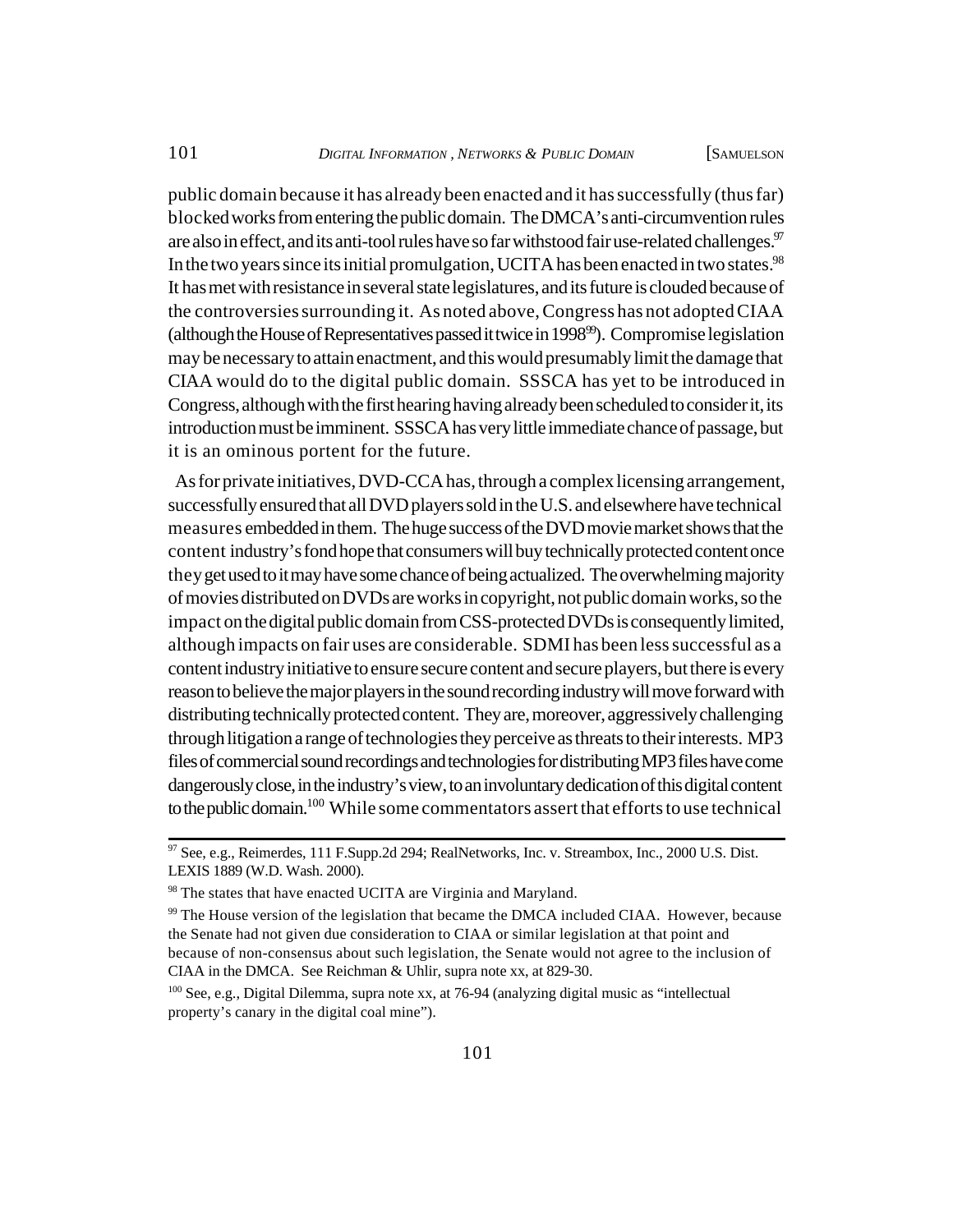measures to protect mass-marketed digital content and legislation such as the DMCA will prove as futile as trying to make water not wet,  $101$  it remains an open and hotly contested question how technology, digital content, and the law will evolve and interact in the next decade or so.

# **IV. Strategies for Preserving and Nurturing the Public Domain in the Digital Environment**

One of the goals of this conference is to articulate strategies for preserving and nurturing the public domain as a natural (if intangible) resource. This is a particularly appropriate goal as to digital information because it is so cheap and easy to collect, store, process and make available via global digital networks. The Thomas database of materials on legislation pending before Congress is an example of a digital public domain resource of great value to the public. Other federal government websites publish in digital form on the Internet agency reports, procedures for applying for benefits, schedules of hearings, judicial opinions, rulemaking data, and the like. Numerous states have made similar resources available on open sites on the Web. In addition, projects to establish digital libraries, digital repositories, knowledge conservancies, creative commons, and the like already exist, and more such initiatives will surely be undertaken in the coming years. Scientists have created a variety of digital public domain resources, including libraries of reusable code and databases of scientific and technical information in digital form, which are also available on the Internet. The Library of Congress has not undertaken digitalization projects of historically significant parts of the Library's collection. It has also convened a group to consider strategies for digital preservation of information. Both have very substantial and positive implications for the digital public domain. As much information may be lost to the public domain because it was stored in proprietary formats that are no longer readable by current generations of technologies as by legislation such as CIAA or UCITA..

Entrepreneurial individuals have also taken advantage of the Web to make available a wide array of materials that, strictly speaking, are protected by copyright but that are posted on open websites with few or no restrictions on copying or distribution. This includes articles written by academics posted on their home pages, pre-print archives of articles enabling scientists to share the latest learning in their fields, electronic journals, newsgroups, web resources on the poster's favorite topic, and MP3 files of music posted

<sup>&</sup>lt;sup>101</sup> See Bruce Schneier, The Futility of Digital Copy Protection at 2 (on file with the author).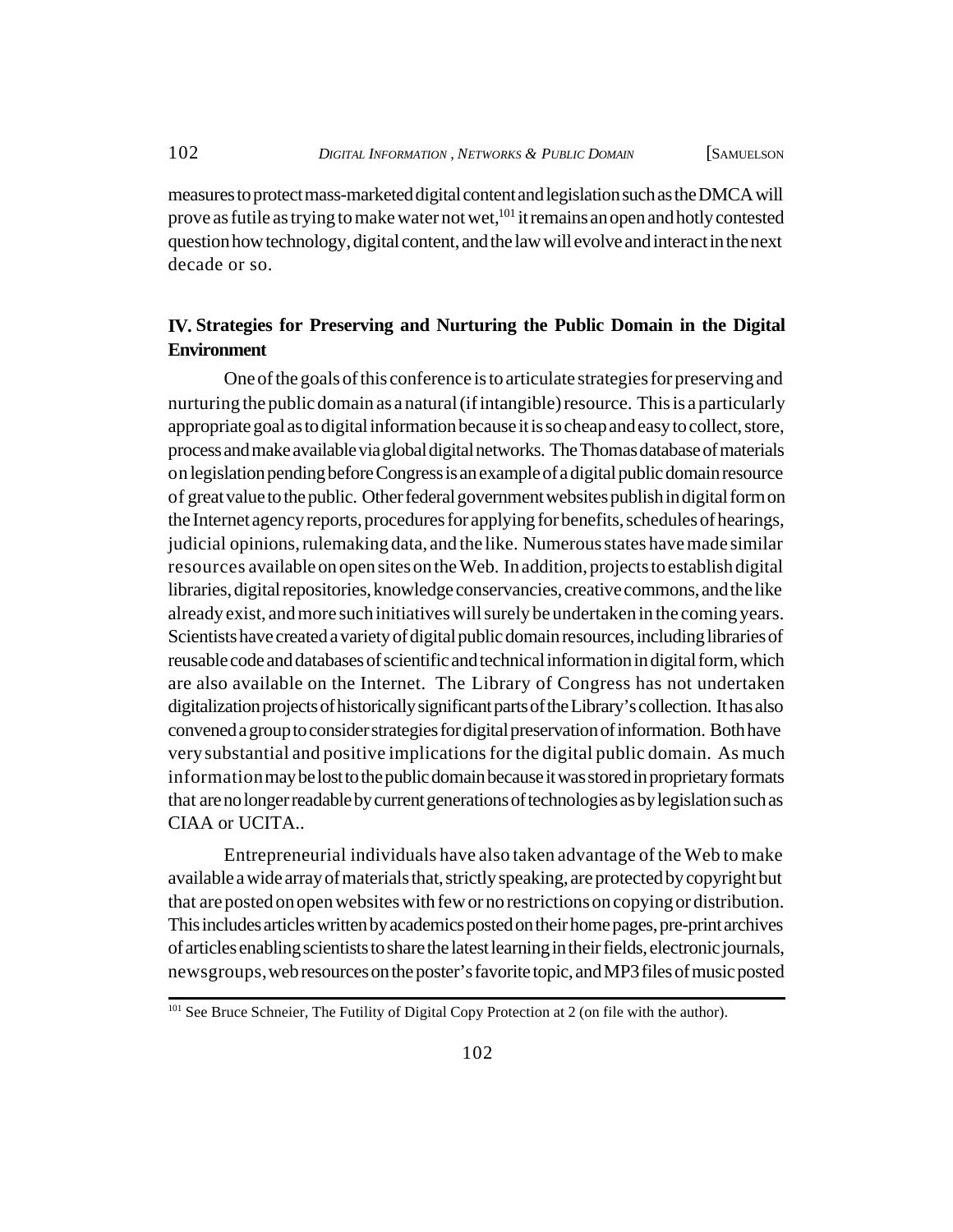by bands wanting to attract new audiences. Brewster Kahle has created a vast nonprofit digital archive of the Internet and World Wide Web so that researchers can investigate such things as how much the Web has grown over time, what changes occur in the languages used on the Web over time, and what proportion of Web content is taken down or put up in units of time, just to name a few researchable questions. A very substantial amount of high quality free content is available on the web (although junk information is also prevalent). Even sites of profit-making entities, such as espn.com, cnn.com, and nytimes.com, post a large volume of high quality information on the Interent which are accessible by those who are willing to let cookies be planted on his or her hard drive or sign up as a user.

Among the most interesting developments that contributes to the digital public domain, even though, strictly speaking, not in it, is open source or "free" software.<sup>102</sup> Open source software contributes to the public domain because its licenses require that source code instructions be publicly available. All of the know-how embodied in the program will thus be accessible. Because open source licenses encourage follow-on innovation, open source contributes to ongoing learning that further enhances the public domain. Open source software is not itself in the public domain. Rather, it invokes intellectual property rights as the basis for a licensing strategy aimed at preserving a digital commons the program's developer wished to establish for it.<sup>103</sup> From the standpoint of many open source developers, dedicating a program to the public domain is a suboptimal strategy for achieving open source objectives because proprietary derivatives can be made of public domain programs. Those who breach the terms of an open source license by making a proprietary derivative program will be deemed infringers of the underlying intellectual property rights in the program and can be enjoined from this form of free-riding on open source development. Thus, open source licenses use property rights to preserve

<sup>&</sup>lt;sup>102</sup> See, e.g., Chris DiBona, Sam Ockman, and Mark Stone, Introduction to Open Sources: Voices from the Open Source Revolution, (O'Reilly 1999),

[http://www.oreilly.com/catalog/opensources/book/intro.html.](http://www.oreilly.com/catalog/opensources/book/intro.html)

<sup>103</sup> See, e.g., Eben Moglen, *Anarchism Triumphant*: *Free Software and the Death of Copyright*, First Monday (August 1999) available at

<http://emoglen.law.columbia.edu/publications/anarchism.html> (discussing the General Public License used by the Free Software Foundation). The open source community has mixed feelings about UCITA. On the one hand, members like the fact that mass-market licenses are enforceable and that warranties can be disclaimed. On the other hand, open source developers depend on the ability to reverse engineer and make other unauthorized uses of other firms' software and hence are generally opposed to enactment of UCITA.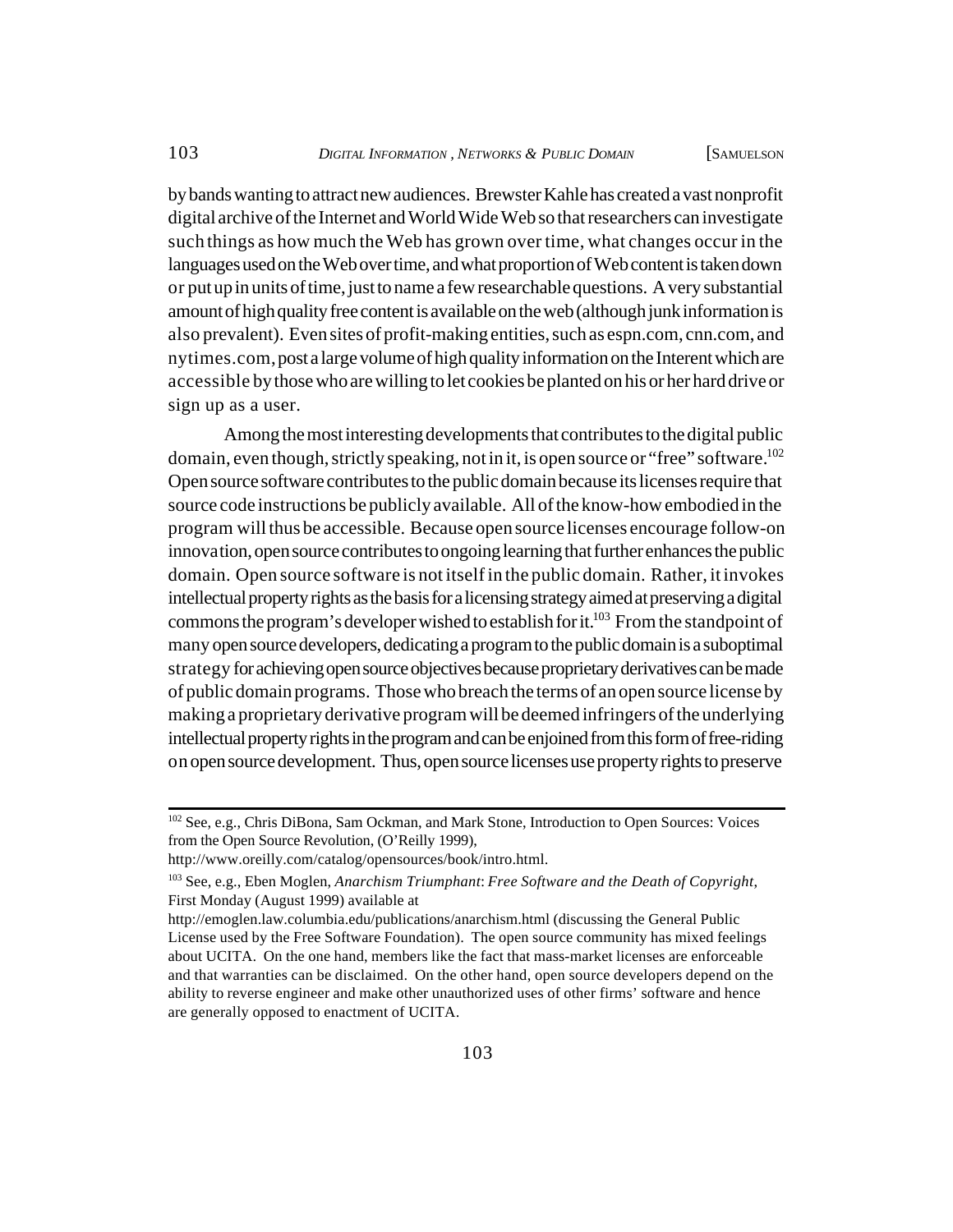and maintain a commons in an existing intellectual resource.<sup>104</sup> While the initial subject matter of open source development was software, some efforts are being made to adapt open source licenses to other subject matters, such as digital music.<sup>105</sup>

As admirable as open source may as an example of a strategy for preserving and extending the digital commons, there is also value of preserving a public domain from which proprietary derivatives can be made. One of the key objections to CTEA is concern about new works that will not be created because of it. An inducement to the creation of new works from the public domain is the incentive of copyright protection for the derivative work. Writers would be less likely to adapt a public domain story into a dramatic play if the play, once written, had to be dedicated to the public domain because its genesis was a public domain work.

As worthy of our attention as risks to the public domain, so are risks to investments in developing high-value digital information products. The marginal cost of reproducing and distributing digital information may be zero (or nearly so), but initial development costs may still be high, as may be costs of transforming the digital information into marketable form and then of marketing it. While some hoped that advertising would provide a sustainable revenue stream through which digital content providers could recoup investments, this seems a less viable long-term strategy after the dot.com bust. Some commentators have proposed that firms give digital content away for free and rely on what were previously ancillary markets as their new primary markets (e.g., sell support or customization services instead of software or sell concert tickets instead of copies of digital music).<sup>106</sup> This may be a more viable strategy for some digital content than for all. Some economists have suggested that digital content providers sell different versions of their products on different terms to different customers, for example, giving away some content to create demand for one's product, but offering higher value versions for a higher price, or offering some information for free or at very low cost, but charging more to those willing

<sup>104</sup> See, e.g., Carol Rose, *The Several Futures of Property: Of Cyberspace and Folk Tales, Emission Trades and Ecosystems,* 83 Minnesota L. Rev. 129 (1998) (suggesting that limited common property rights may be appropriate for some types of digital information). This, in essence, is what open source licenses assert.

<sup>105</sup> See, e.g., Oscar S. Cisneros, *Expanding the Universe of Ideas*, Wired News (June 17, 1999), <http://www.wired.com/news/news/politics/story/20276.html> (discussing the open publication license); CAFÉ project and open audio license at [http://www.eff.org.](http://www.eff.org)

<sup>106</sup> See, e.g., Esther Dyson, *Intellectual Value*, 3.07 WIRED 136 (1995).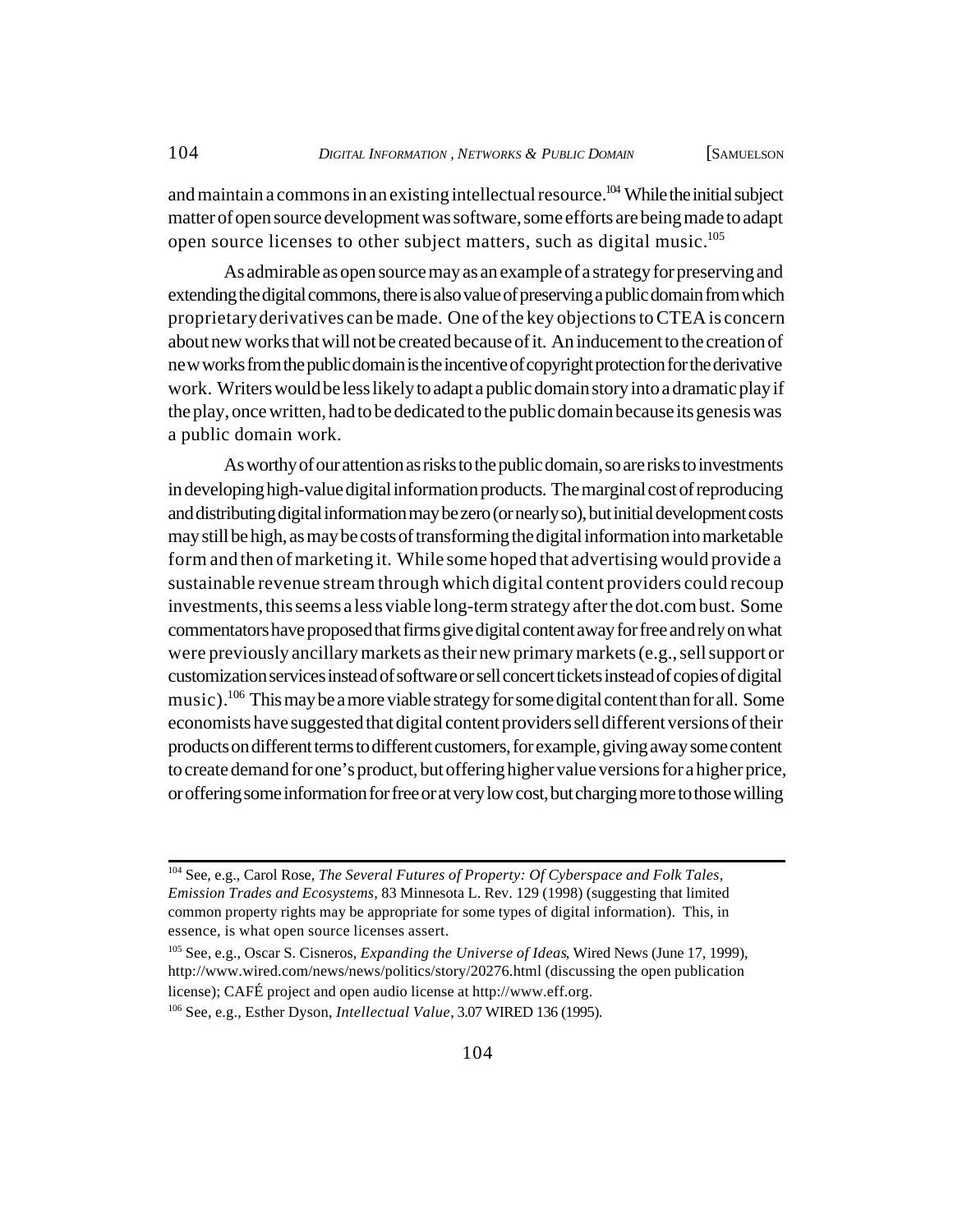to pay for earlier access to the information.<sup>107</sup> With a good business model, intellectual property rights may be much less important.<sup>108</sup> The digital information market is quite unstable right now in part because no one is sure what business models are viable for distributing digital information via global networks. The fear, uncertainty and doubt this has engendered among content providers may explain why they have been so intent on getting stronger legal rights. They don't exactly know what they need but feel they need more rights just in case an emerging business model might be based on them. What they don't need, they won't use.<sup>109</sup>

### **V. Conclusion**

This paper has considered a variety of ways in which the digitalization of information and the development of global digital networks have made positive contributions to the public domain. It mapped the public domain as an aid to assessment of how threatening various legal and policy initiatives are for the digital public domain. UCITA, CIAA, and the DMCA affect a broad swath of the digital public domain and contiguous territories, such as the realm of fair uses, and as shown above, these legislative initiatives may produce synergistic effects further undermining the digital public domain unless something happens to prevent this.

 There are several ways to avert these threats to the digital public domain. First, Congress or, in the case of UCITA, state legislatures, can become more aware and attentive to expressions of concern about the ill effects these laws would have and either decide not to enact them or to amend them to alleviate the problems they present. Second, the courts could construe these laws more narrowly than they were initially drawn, strike them down as unconstitutional, or interpret them as unconstitutional unless limited by public domain and fair use principles. A key obstacle to reliance on the Constitution is that courts too often behave as though there is an intellectual property exception to the First

<sup>&</sup>lt;sup>107</sup> See, e.g., CARL SHAPIRO & HAL VARIAN, INFORMATION RULES (1998); Digital Dilemma, supra note xx, at 176-86 (discussing various business models for digital content).

<sup>&</sup>lt;sup>108</sup> Id. at 183-84 ("one approach to IP rights in a world where digital content is difficult to control entails selecting a business model that does not require strict control").

<sup>&</sup>lt;sup>109</sup> Cary Sherman, General Counsel to the Recording Industry Association of America, once offered this explanation when I asked him why the content industry was so intent on getting control over all temporary as well as permanent copies of digital content.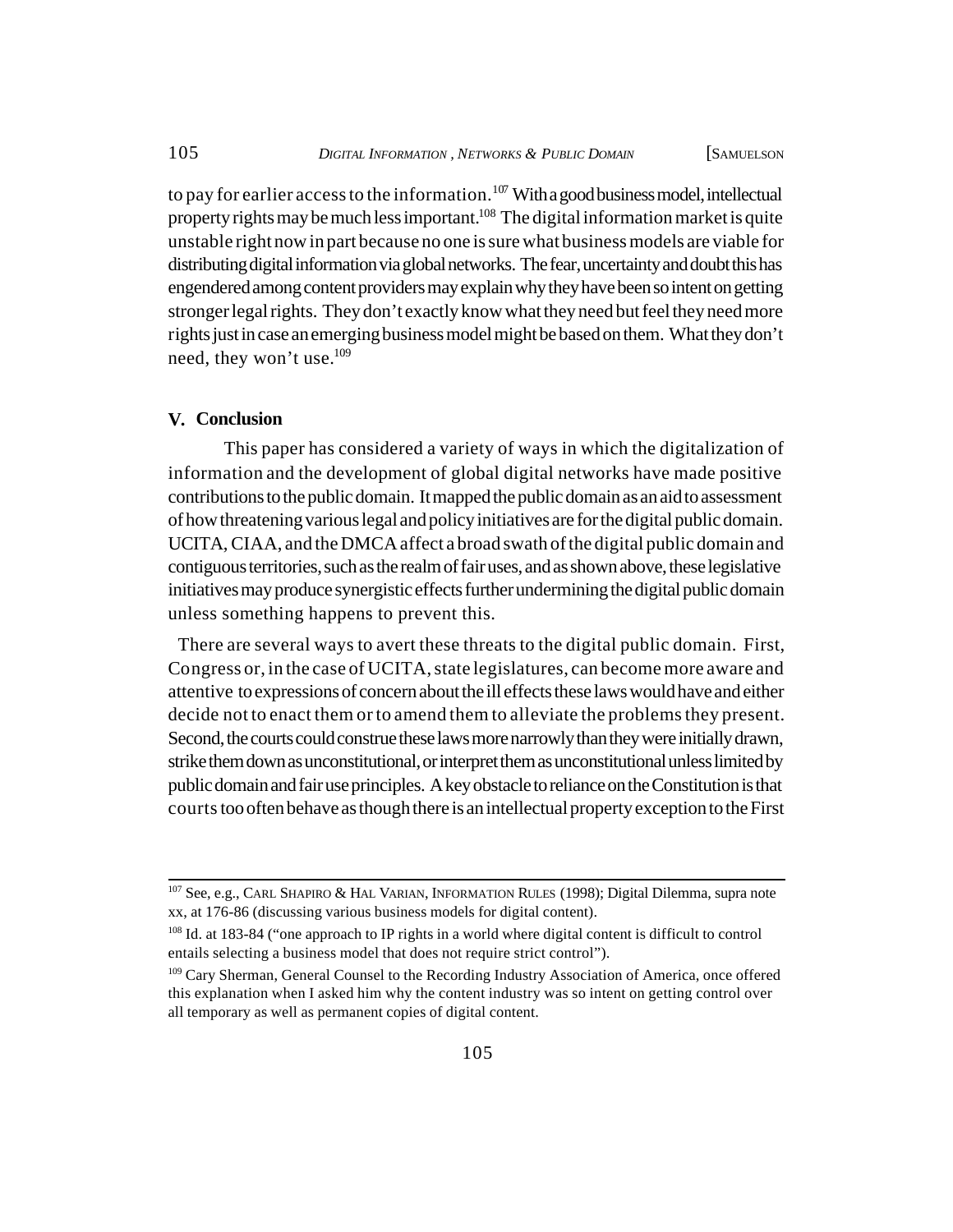Amendment.<sup>110</sup> They have been quite deferential to Congressional judgments, using rational basis analysis rather than intermediate scrutiny.<sup>111</sup> They act as though the limits in Article I, sec. 8, cl. 8, both express and applied, lack meaningful substance.<sup>112</sup> The progress of science and the useful arts depends on information being in the public domain and available for reuses as much as on the grant of intellectual property rights. Third, the public may not be willing to accept laws that impede socially desirable uses. If people just say no to licensing and to technically protected content, the content industry, the courts and the legislature will have to adjust to this.

Participants in this conference have a role to play in preserving and nurturing the public domain. We can pay attention to legal and policy initiatives affecting this domain, analyze their implications, assess their constitutionality, and write and speak to various audiences to raise consciousness about the negative impacts that particular initiatives may have. Some of us will undertake litigation to preserve the public domain and contiguous territories.<sup>113</sup> Others will draft testimony about pending or proposed legislation or offer alternative proposals. Aware that the rhetoric of scholarly discourse lacks the crispness of the vernacular, we will need to search for new vocabularies and metaphors to convey our messages of concern. Our efforts to affect policymaking will sometimes bear fruit (e.g., CIAA has not been enacted, and UCITA has encountered more difficulties than its drafters expected), but sometimes not (e.g., DMCA and CTEA). To achieve our objectives, we need not only to keep doing what we do well but also to reach beyond the communities we already inhabit to find friends and allies among those likely to be affected by initiatives that concern us. And we need to be cheerful about it too.

It is possible to build a new politics of intellectual property that has regard for the public domain and fair uses, although this will not be easy, and we certainly can't do it

<sup>110</sup> See, e.g., *Eldred*, 239 F.3d at 375 (citing caselaw holding that copyrights are categorically immune from challenges under the first amendment). But see Mark A. Lemley and Eugene Volokh, *Freedom of Speech and Injunctions in Intellectual Property Cases*, 48 Duke L.J. 147 (1999)(criticizing the too frequent use of injunctions in intellectual property cases when First Amendment principles should make courts more wary of injunctive relief).

<sup>111</sup> See *Eldred*, 239 F.3d at 378.

 $112$  The D.C. Circuit, for example, recently interpreted the preamble to Art. I, sec. 8, cl. 8 ("to promote the progress of science and useful arts") as not constituting a substantive limitation on Congress. Id. at 376-77.

<sup>&</sup>lt;sup>113</sup> Paul Heald has offered insights into legal claims that might be useful to challenge spurious claims of copyright in public domain material. See, e.g., Paul J. Heald, *Payment Demands for Spurious Copyrights*, 1 J. Intell. Prop. L. 259 (1994).